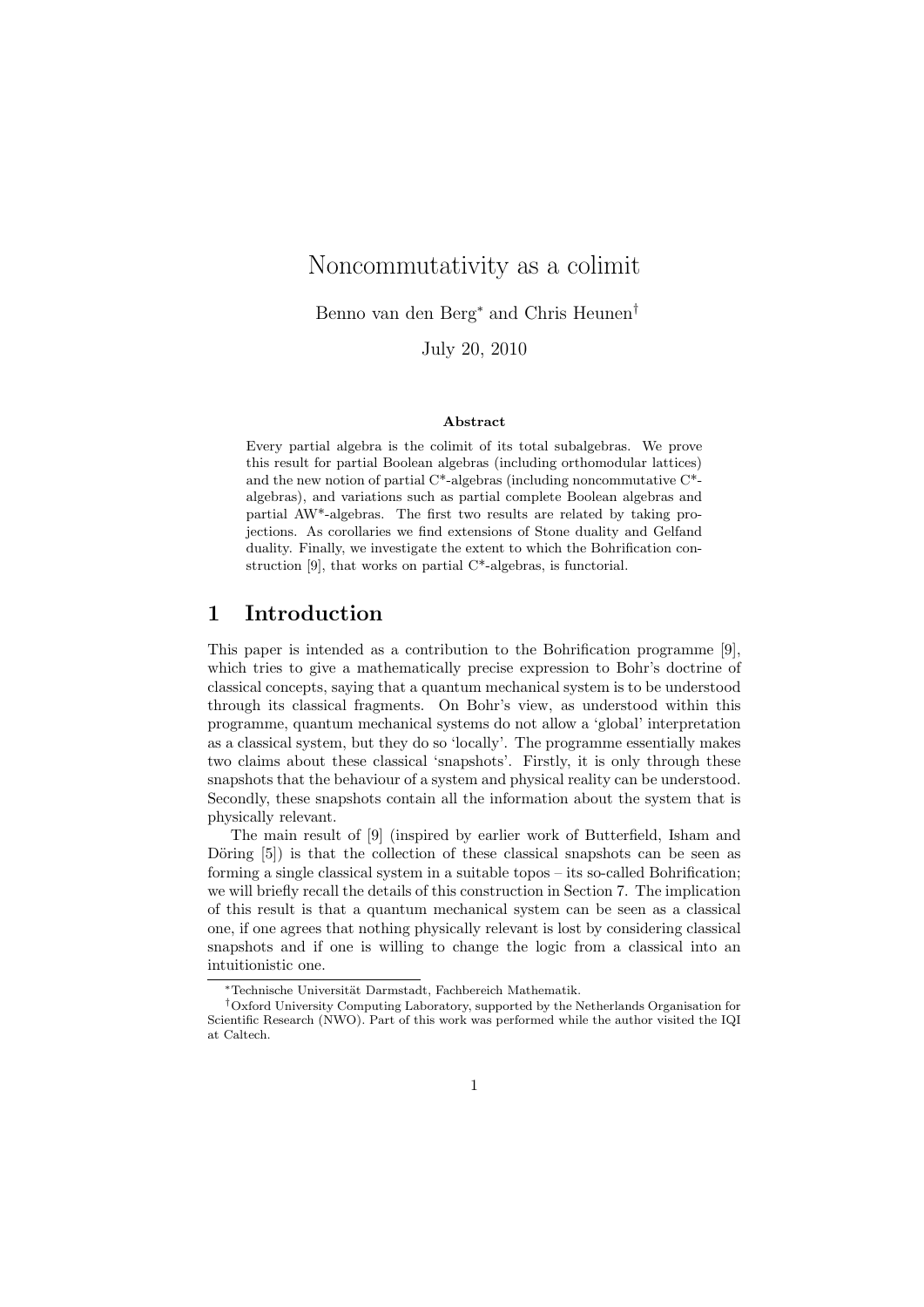Our conceptual contributions to the Bohrification programme are twofold. First, we contend that the programme is most naturally seen as concerned with partial algebras, i.e. sets on which algebraic structure is only partially defined. Such partial algebras are equipped with a binary ('commeasurability') relation, which holds between two elements whenever they can be elements of a single classical snapshot. In this setting, commeasurability is often also called commutativity, since in typical examples commeasurability means commutativity in a totally defined algebraic structure. We will show that a meaningful theory of such partial algebras can be developed. In particular, and this is our second contribution, we will indicate why Bohrification makes sense for partial algebras and use this to investigate the functorial aspects of this construction.

The idea to consider partial algebras is not new. In fact, in their classic paper [14], Kochen and Specker use the language of partial algebras to state their famous result, saying that many algebras occurring in quantum mechanics cannot be embedded (as partial algebras) into commutative ones (see also [17]). Their interpretation of this fact as excluding a hidden variable interpretation of quantum mechanics has remained somewhat controversial. In the Bohrification programme, this result is taken just as a mathematical confirmation of the view that a quantum mechanical systems do not allow for global interpretations as classical systems.

The result by Kochen and Specker, together with the fact that Bohrification works for partial algebras, indicates that the Bohrification programme is most naturally developed in the context of partial algebras. This led us to develop a new notion of 'partial C\*-algebra', to the study of which most of this paper is devoted. Our main technical result is that such a partial C\*-algebra is the colimit of its total (commutative) subalgebras, which explains the relation between a partial algebra and its classical snapshots in categorical terms.

In more detail, the contents of this paper are as follows. First we consider Kochen and Specker's notion of a partial Boolean algebra, as a kind of toy example, and prove our main result for them in Section 2, as well as for the variation of partial complete Boolean algebras. This also makes precise the widespread intuition that an orthomodular lattice is an amalgamation of its Boolean blocks. In this simple setting the theorem already has interesting corollaries, as it allows us to derive an adjunction extending Stone duality in Section 3. But our main interest lies with partial C\*-algebras, which Section 4 studies; we also prove the main result for variations, such as AW\*-algebras and Rickart C\*-algebras in that section. This enables an adjunction extending Gelfand duality and puts the Kochen-Specker theorem in another light in Section 5. The two parallel settings of Boolean algebras and C\*-algebras are related by taking projections, as Section 6 discusses. Finally, Section 7 shows that the Bohrification works for partial C\*-algebras as well: we investigate its functorial properties, and conclude that its essence is in fact (a two-dimensional version of) the colimit theorem.<sup>1</sup>

<sup>&</sup>lt;sup>1</sup>Both the categories of Boolean algebras and of commutative  $C^*$ -algebras are algebraic, i.e. monadic over the category of sets [10]. We expect that the definitions and results of the present article can be extended to a more general theory of partial algebra, but refrain from doing so because the two categories mentioned are our main motivation.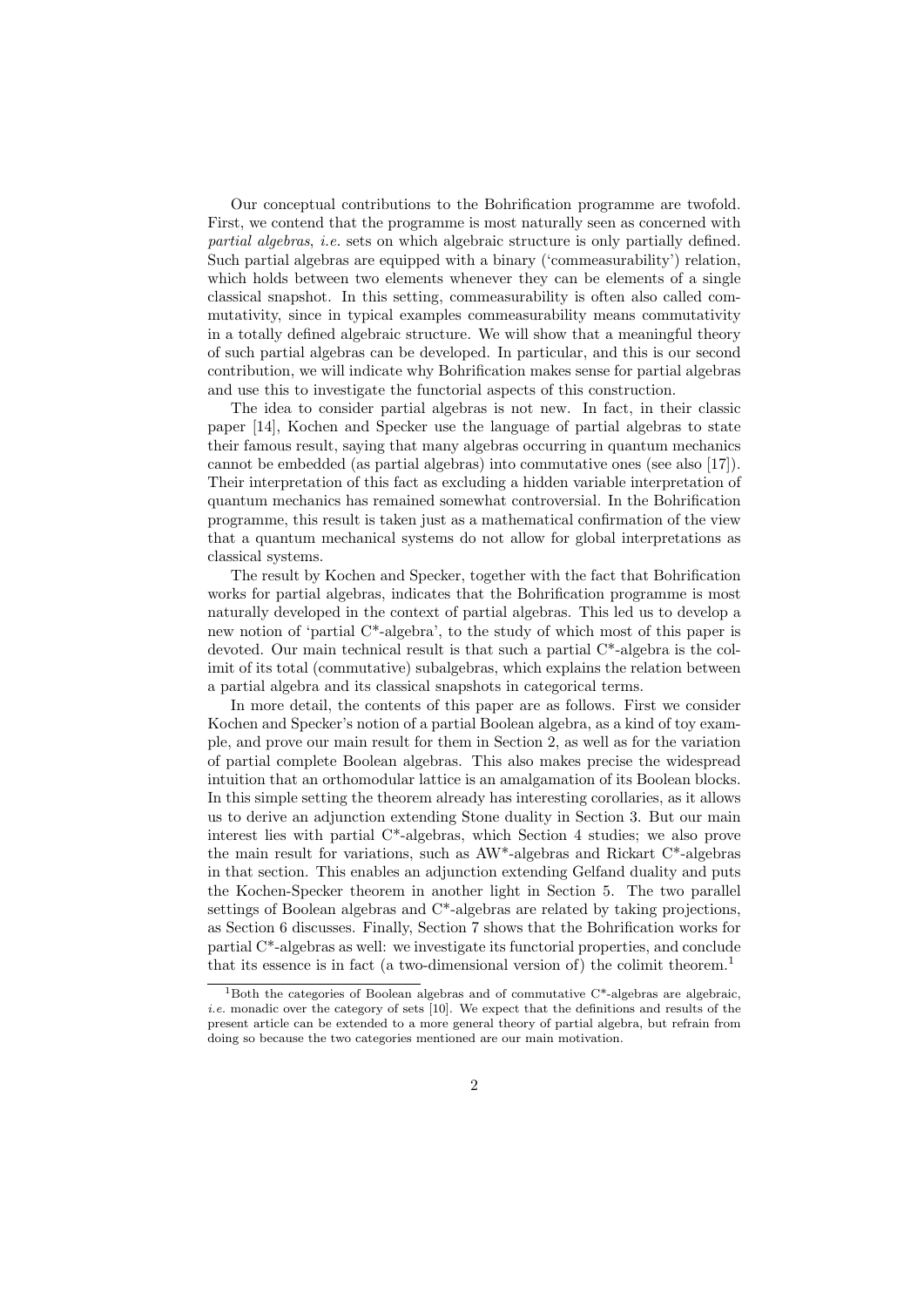## 2 Partial Boolean algebras

We start with recalling the definition of a partial Boolean algebra, as introduced by Kochen en Specker [14].

Definition 1 A partial Boolean algebra consists of a set A with

- a reflexive and symmetric binary (*commeasurability*) relation  $\odot \subseteq A \times A$ ;
- elements  $0, 1 \in A$ ;
- a (total) unary operation  $\neg: A \to A$ ;
- (partial) binary operations  $\wedge, \vee: \odot \rightarrow A;$

such that every set  $S \subseteq A$  of pairwise commeasurable elements is contained in a set  $T \subseteq A$ , whose elements are also pairwise commeasurable, and on which the above operations determine a Boolean algebra structure.<sup>2</sup>

A morphism of partial Boolean algebras is a function that preserves commeasurability and all the algebraic structure, whenever defined. We write PBoolean for the resulting category.

Clearly, a partial Boolean algebra whose commeasurability relation is total is nothing but a Boolean algebra. For another example, if we declare two elements a, b of an orthomodular lattice to be commeasurable when  $a = (a \wedge b) \vee (a \wedge b^{\perp}),$ as is standard, any orthomodular lattice is seen to be a partial Boolean algebra. In this case the above observation about totality becomes a known fact: an orthomodular lattice is Boolean if and only if it is commutative [13].

We introduce some notation and terminology. If  $A$  is a partial Boolean algebra and  $S$  is subset of pairwise commeasurable elements, then there must be a smallest set T of pairwise commeasurable elements that contains S and which has a Boolean algebra structure determined by the operations of A: it has to consist of the values of Boolean expressions built from elements from S. We denote it by  $A\langle S \rangle$ .

Given a partial Boolean algebra A, the collection of its commeasurable subalgebras  $\mathcal{C}(A)$  is partially ordered by inclusion. In fact,  $\mathcal C$  is a functor **PBoolean**  $\rightarrow$  **POrder** to the category of posets and monotone functions. Regarding posets as categories,  $C(A)$  gives a diagram in the category **PBoolean**. The following proposition lists some easy properties of this diagram.

Proposition 2 Let A be a partial Boolean algebra.

- (a) The least element of the poset  $C(A)$  is  $A(0) = A(1) = \{0, 1\}.$
- (b) The poset  $C(A)$  is filtered if and only if A itself is Boolean. In that case, A is the largest element of the poset  $\mathcal{C}(A)$ .

(c) The atoms of  $C(A)$  are  $A\langle a \rangle = \{0, a, \neg a, 1\}$  for nontrivial  $a \in A$ .

<sup>&</sup>lt;sup>2</sup>Note that this means that T must contain 0 and 1 and has to be closed under  $\neg$ ,  $\wedge$  and  $\vee$ .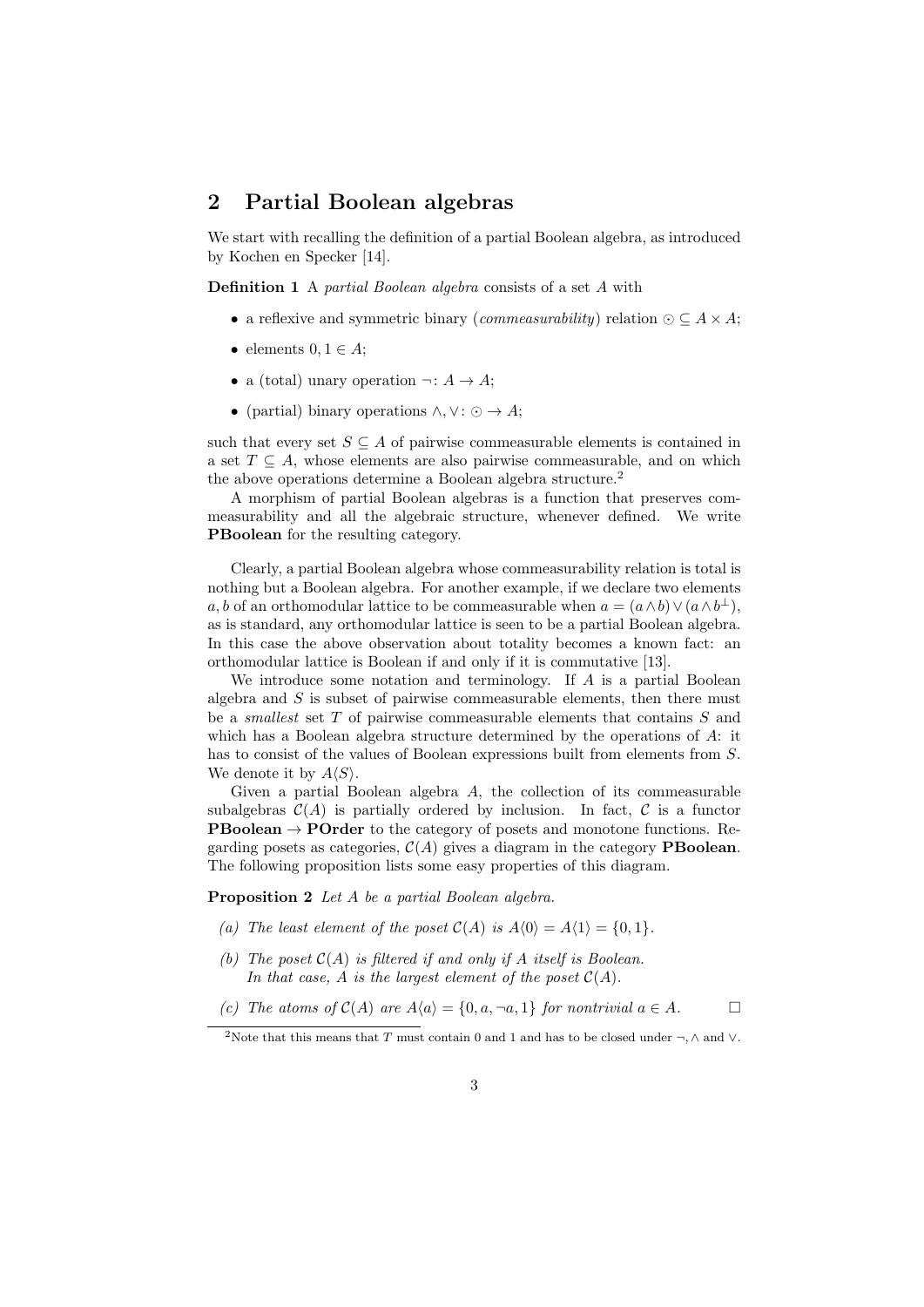**Remark 3** One can show that  $C(A)$  is a directed complete partial order (dcpo), which is algebraic, and is such that for every compact element x the downset  $\downarrow x$ is dually isomorphic to a finite partition lattice. The main result of the paper [6] suggests that every such dcpo is the  $\mathcal{C}(A)$  of a unique partial Boolean algebra A. Whether similar results hold for partial C\*-algebras remains to be seen.

We are now ready to prove the first version of our main result.

Theorem 4 Every partial Boolean algebra is a colimit of its (finitely generated) Boolean subalgebras.

PROOF Let  $A$  be a partial Boolean algebra, and consider its diagram of (finitely generated) commeasurable subalgebras C. Define functions  $i<sub>C</sub> : C \rightarrow A$  by the inclusions; these are morphisms of PBoolean by construction. Moreover, they form a cocone; we will prove that this cocone is universal. If  $f_C: C \to B$  is another cocone, define a function  $m: A \rightarrow B$  by  $m(a) = f_{A(a)}(a)$ . It now follows from the assumption that the  $f_C$  are morphisms of **PBoolean** that m is a well-defined morphism, too. For example, if  $a \odot b$ , then also  $m(a) \odot m(b)$ , since  $A\langle a, b \rangle$  is a Boolean subalgebra and

$$
m(a) = f_{A\langle a \rangle}(a) = f_{A\langle a,b \rangle}(a), m(b) = f_{A\langle b \rangle}(b) = f_{A\langle a,b \rangle}(b),
$$

because the  $f_C$  form a cocone. One easily verifies that  $f_C = m \circ i_C$ , and that m is the unique such morphism.  $\square$ 

Kalmbach's "Bundle Lemma" [13] gives sufficient conditions for a family of Boolean algebras to combine into a partial Boolean algebra, so that it could be regarded as a converse of the previous theorem.

Notice that the morphisms for PBoolean are the weakest ones for which the previous theorem holds. For example, the mediating morphism  $m$  in the proof of the previous theorem need not be a homomorphism of orthomodular lattices. For a counterexample, consider the function



given by  $m(0) = 0, m(a) = m(b) = c, m(a^{\perp}) = m(b^{\perp}) = c^{\perp}, m(1) = 1$ . It preserves 0, 1,  $\perp$  and  $\leq$ . The only Boolean subalgebras of the domain A are  $A(0)$ ,  $A\langle a \rangle$  and  $A\langle b \rangle$ , and m preserves  $\wedge$  when restricted to those. However,  $m(a \wedge b) = m(0) = 0 \neq c = c \wedge c = m(a) \wedge m(b).$ 

It follows from the previous theorem that the partial Boolean algebra with a prescribed poset of Boolean subalgebras is unique up to isomorphism (of partial Boolean algebras). To actually reconstruct a partial Boolean algebra from its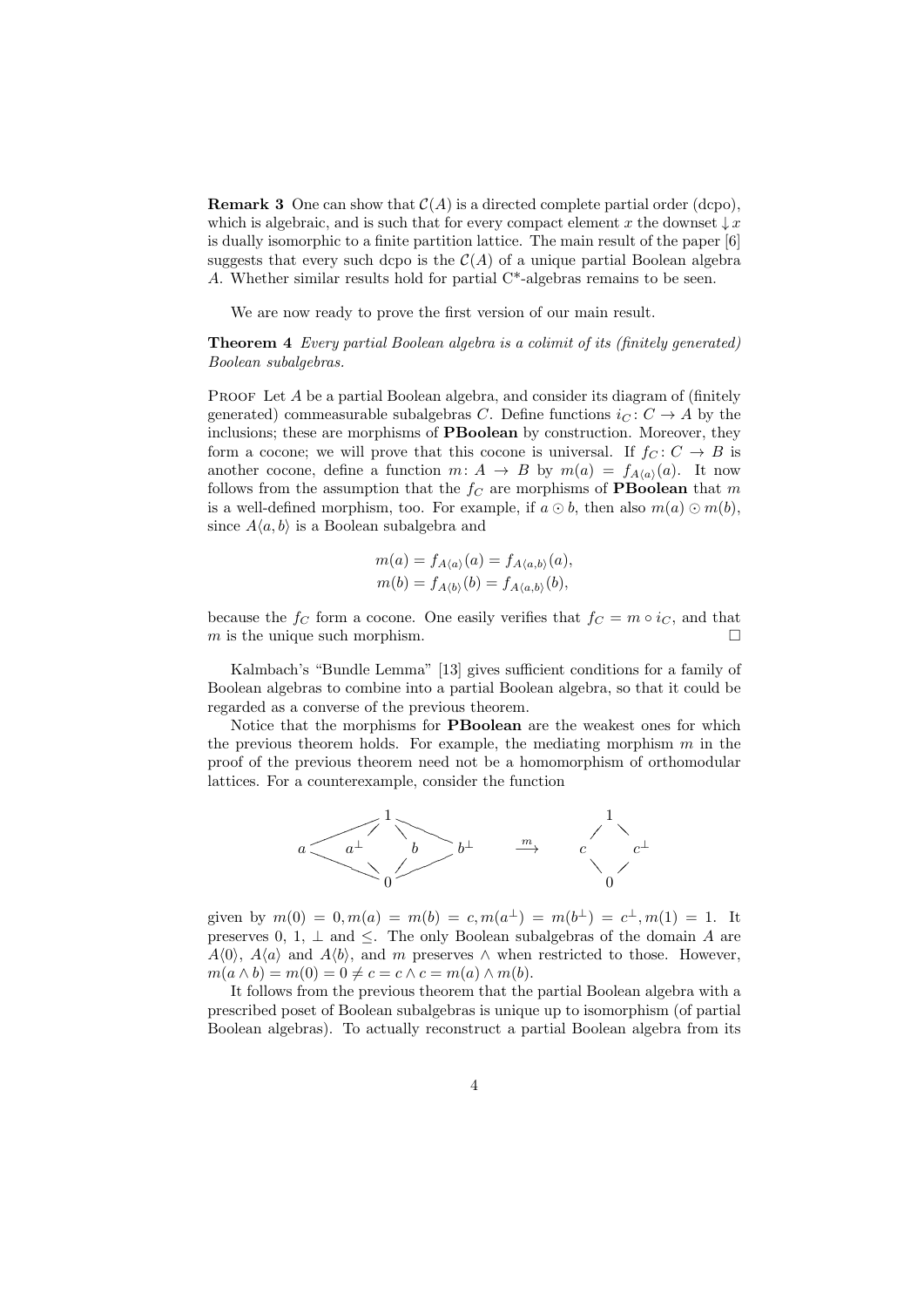Boolean subalgebras, this should be complemented by a description of colimits in the category PBoolean, as we now discuss.

The coproduct of a family  $A_i$  of partial Boolean algebras is got by taking their disjoint union, identifying all the elements  $0<sub>i</sub>$ , and identifying all the elements  $1_i$ . Notice that elements from different summands  $A_i$  are never commeasurable in the coproduct. In particular, the initial object 0 is the partial Boolean algebra {0, 1} with two distinct elements.

Incidentally, PBoolean is complete. Products and equalizers of partial Boolean algebras are constructed as in the category of sets; products have commeasurability and algebraic structure defined componentwise, and equalisers have subalgebra structure. Hence the limit of a diagram of Boolean algebras is the same in the categories of Boolean algebras and of partial Boolean algebras. In particular, the terminal object 1 is the partial Boolean algebra with a single element  $0 = 1$ .

Coequalizers are harder to describe constructively, but the following theorem proves they do exist.

#### Theorem 5 The category PBoolean is complete and cocomplete.

PROOF We are to show that **PBoolean** has coequalizers, *i.e.* that the diagonal functor  $\Delta$ : **PBoolean** → **PBoolean**<sup>(- $\Rightarrow$ )</sup> has a left adjoint. Since we already know that PBoolean is complete and  $\Delta$  preserves limits, Freyd's adjoint functor theorem shows that it suffices if the following solution set condition is satisfied [15, V.6]. For each  $f, g: A \rightarrow B$  in **PBoolean** there is a set-indexed family  $h_i: B \to Q_i$  such that  $h_i f = h_i g$ , and if  $hf = hg$  then h factorizes through some  $h_i$ .

Take the collection of  $h_i: B \to Q_i$  to comprise all 'quotients', *i.e.* (isomorphism classes of) surjections  $h_i$  of partial Boolean algebras such that  $h_i f = h_i g$ . This collection is in fact a set. The proof is finished by observing that every morphism  $h: B \to Q$  of partial Boolean algebras factors through (a surjection onto) its set-theoretical image, which is a partial Boolean subalgebra of Q, inheriting commeasurability from B and algebraic operations from  $Q$ .

### 2.1 Variations

Results similar to those above hold for many classes of Boolean algebras, such as complete or countably complete Boolean algebras. For example, the former variation can be defined as follows.

Definition 6 A partial complete Boolean algebra consists of a partial Boolean algebra together a (partial) operation

$$
\bigvee: \{ X \subseteq A \mid X \times X \subseteq \odot \} \to A
$$

such that every set  $S \subseteq A$  of pairwise commeasurable elements is contained in a set  $T \subseteq A$ , whose elements are also pairwise commeasurable, and on which the above operations determine a complete Boolean algebra structure.<sup>3</sup>

<sup>&</sup>lt;sup>3</sup>So T is not only closed under  $\neg, \wedge$  and  $\vee$ , but also under  $\vee$ .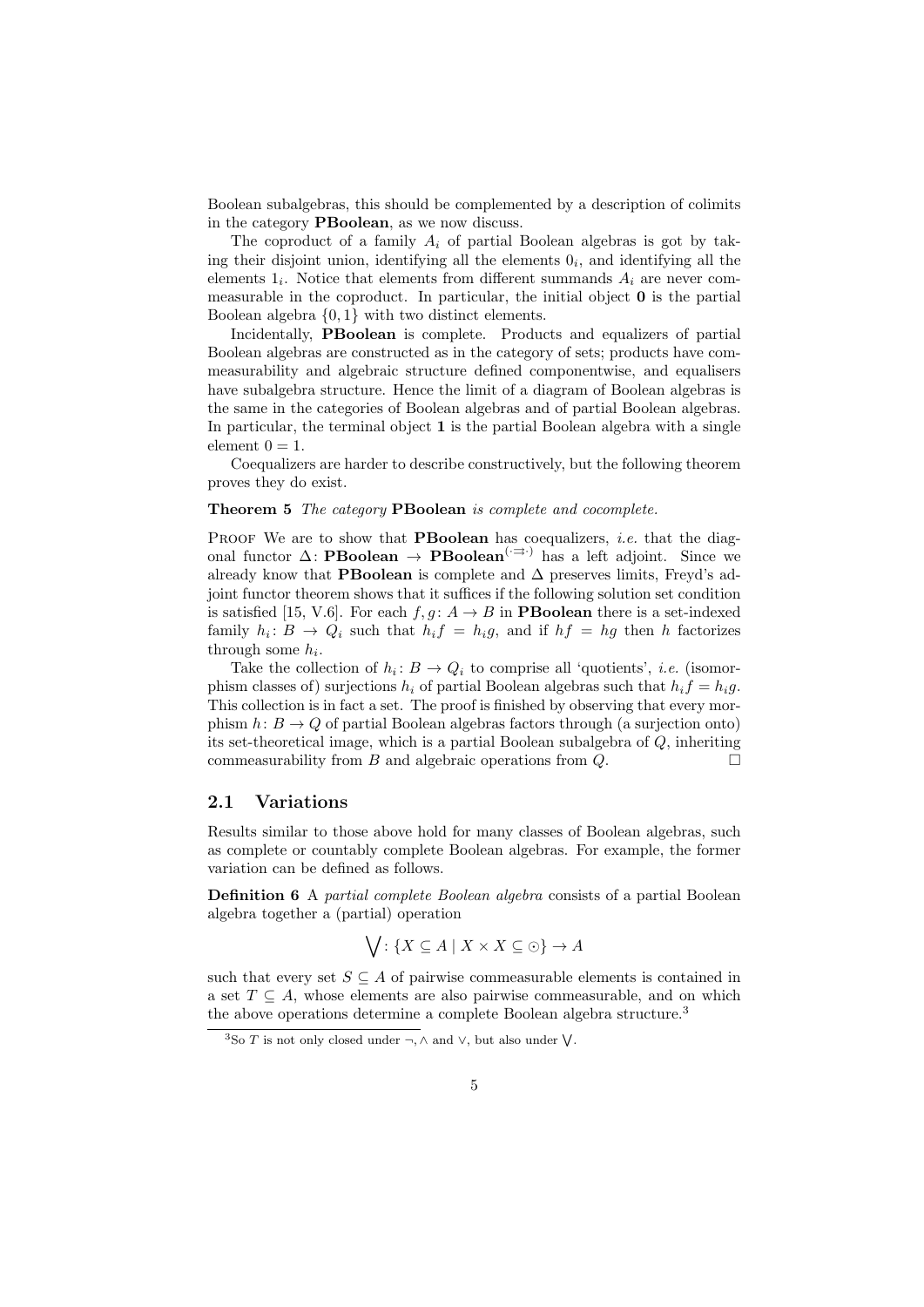A morphism of partial complete Boolean algebras is a function that preserves commeasurability and all the algebraic structure, including  $\vee$ , whenever defined. We write **PCBoolean** for the resulting category.

A version of our main theorem also holds for such partial complete Boolean algebras.

Theorem 7 Every partial complete Boolean algebra is a colimit of its complete Boolean subalgebras.

PROOF Completely analogous to Theorem 4.

# 3 Stone duality

The full subcategory of PBoolean consisting of (total) Boolean algebras is just the category Boolean of Boolean algebras and their homomorphisms. This category is dual to the category of Stone spaces and continuous functions via Stone duality [10]:

**Boolean** 
$$
\frac{\Sigma}{\sim}
$$
 **Stone**<sup>op</sup>,  
**Loc**(-, {0,1}) **Stone**<sup>op</sup>, (1)

where  $\Sigma(A)$  is the Stone spectrum of a Boolean algebra A. The dualizing object {0, 1} is both a locale and a (partial) Boolean algebra; recall that it is in fact the initial partial Boolean algebra 0.

One might expect that the category of partial Boolean algebras enters Stone duality (1), and indeed the colimit theorem, Theorem 4, enables us to prove the following extension.

Proposition 8 There is a reflection

$$
\mathbf{PBoolean} \xrightarrow[\mathbf{Loc(-, \{0,1\})}]{K} \mathbf{Stone}^{op},
$$

in which the functor K is determined by  $K(A) = \lim_{C \in \mathcal{C}(A)^{op}} \Sigma(C)$ .

PROOF Let  $A$  be a partial Boolean algebra and  $X$  a Stone space. Then there are bijective correspondences:

f : K(A) = limC∈C(A) op Σ(C) → X (in Stoneop) ∀C∈C(A) . f<sup>C</sup> : Σ(C) → X (in Stoneop) ∀C∈C(A) . g<sup>C</sup> : C → Loc(X, {0, 1}) (in Boolean) g : A → Loc(X, {0, 1}) (in PBoolean).

The first correspondence holds by definition of limit, the middle correspondence holds by Stone duality  $(1)$ , and the last correspondence holds by Theorem 4.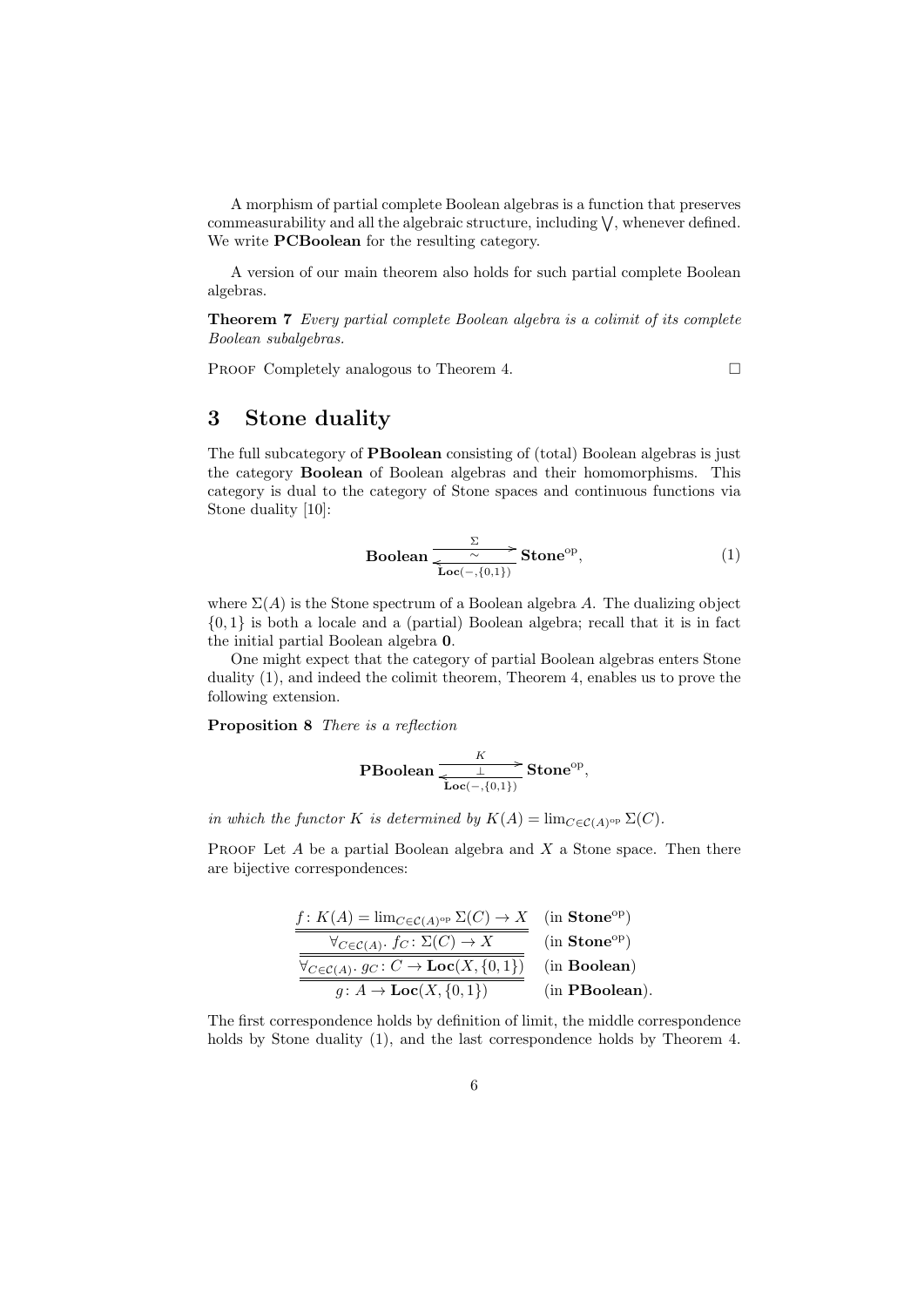Since all correspondences are natural in  $A$  and  $X$ , this establishes the adjunction  $K \perp Loc(-, \{0, 1\})$ . Finally, since a Boolean algebra is trivially a colimit of itself in **PBoolean**, the adjunction is a reflection.  $\Box$ 

**Theorem 9** The reflection  $K \dashv \text{Loc}(-, \{0, 1\})$  extends Stone duality, i.e. the following diagram commutes (serially).



PROOF If A is a Boolean algebra, it is the initial element in the diagram  $\mathcal{C}(A)$ <sup>op</sup> by Proposition 2(b). Hence  $K(A) = \lim_{C \in \mathcal{C}(A)^{op}} \Sigma(C) = \Sigma(A)$ .

Corollary 10 Boolean algebras form a reflective full subcategory of the category of partial Boolean algebras, i.e. the inclusion **Boolean**  $\rightarrow$  **PBoolean** has a left adjoint L: PBoolean  $\rightarrow$  Boolean.

PROOF The adjunctions of the previous theorem compose, giving the required left adjoint as  $L = \mathbf{Loc}(-, \{0, 1\}) \circ K$ .

# 4 Partial C\*-algebras

The definitions of partial C\*-algebras and their morphisms closely resemble those of partial Boolean algebras. Indeed, both are instances of the partial algebras of Kochen and Specker, over the fields  $\mathbb{Z}_2$  and  $\mathbb{C}$ , respectively. However, partial C\*-algebras also have to account for a norm and involution, calling for some changes that we now spell out.

**Definition 11** A partial  $C^*$ -algebra consists of a set A with

- a reflexive and symmetric binary (*commeasurability*) relation  $\odot \subseteq A \times A$ ;
- elements  $0, 1 \in A$ ;
- a (total) involution  $\ast: A \to A$ ;
- a (total) function  $\cdot: \mathbb{C} \times A \rightarrow A$ ;
- a (total) function  $\Vert \Vert : A \to \mathbb{R};$
- (partial) binary operations  $+,\cdot: \odot \rightarrow A;$

such that every set  $S \subseteq A$  of pairwise commeasurable elements is contained in a set  $T \subseteq A$ , whose elements are also pairwise commeasurable, and on which the above operations determine the structure of a commutative  $C^*$ -algebra.<sup>4</sup>

<sup>&</sup>lt;sup>4</sup>This entails that  $T$  contains 0 and 1, is closed under all algebraic operations, and is norm-complete.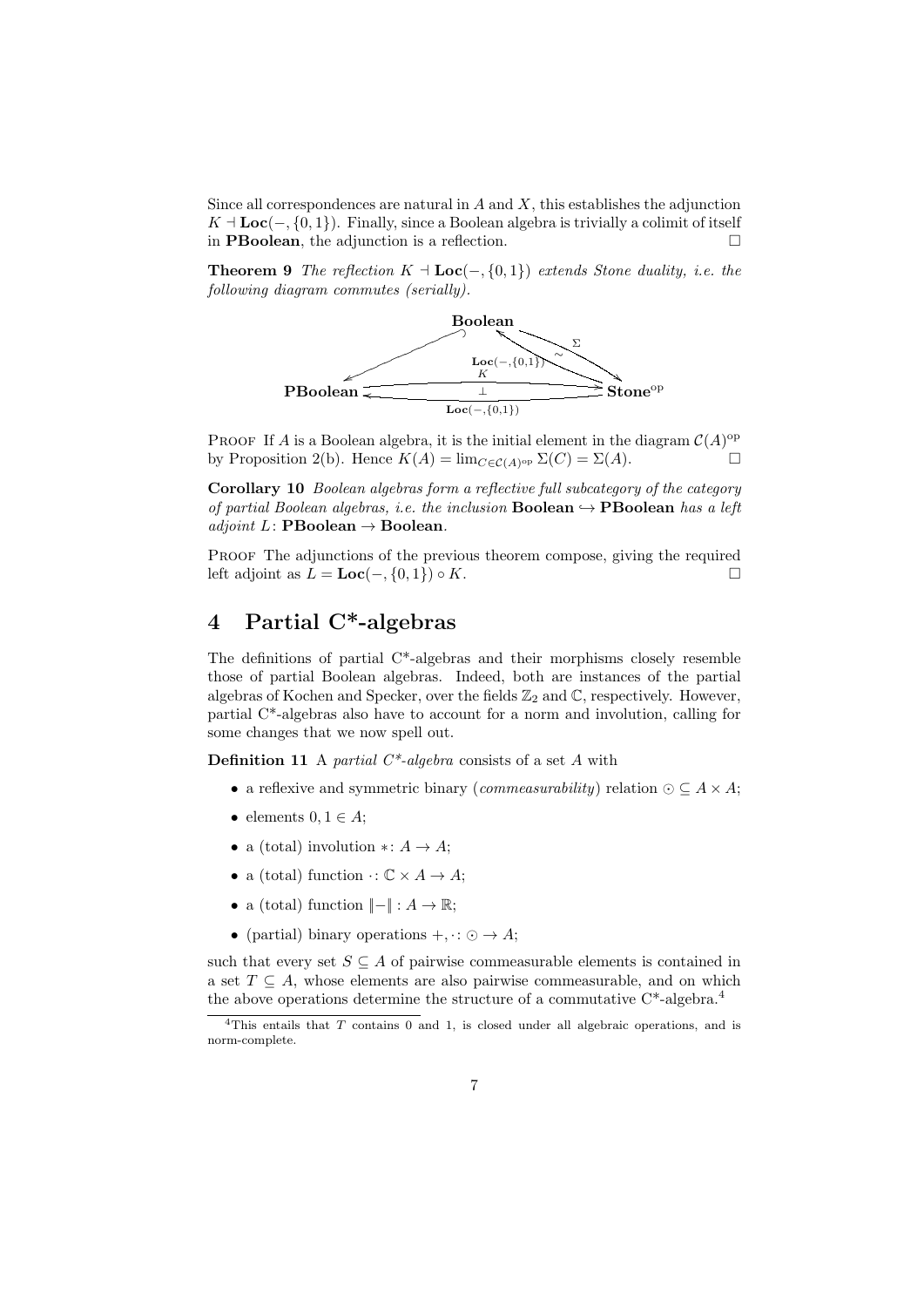It follows from the last condition in the definition of a partial  $C^*$ -algebra that commeasurable elements in a partial C\*-algebra have to commute. In fact, as with partial Boolean algebras, partial C\*-algebras whose commeasurability relation are total are nothing but commutative C\*-algebras.

Also, if  $A$  is a partial C<sup>\*</sup>-algebra and  $S$  is subset of pairwise commeasurable elements, then there must be a *smallest* set  $T$  of pairwise commeasurable elements that contains  $S$  and which has a commutative  $C^*$ -algebra structure determined by the operations of  $A$ : simply take the intersection of all such sets T. Alternatively, one can construct it as the set of those elements in A that are limits of sequences whose terms are algebraic expressions involving the elements of S. We denote it by  $A\langle S \rangle$ .

The reader may be tempted to believe that every noncommutative C\* algebra can be regarded as a partial C\*-algebra by declaring that  $a \odot b$  holds whenever  $a$  and  $b$  commute, but that would be incorrect. The reason for this is that we have required  $\odot$  to be reflexive, so that  $aa^* = a^*a$  holds for every element a in a partial C<sup>\*</sup>-algebra. Now, an element a such that  $aa^* = a^*a$  holds is called *normal* and it is not the case that every element in a  $C^*$ -algebra is normal.

What is true, however, is that one may regard the collection of normal elements of a C\*-algebra as a partial C\*-algebra by declaring two elements to be commeasurable whenever they commute. In fact, taking normal elements is part of a functor, if we consider the following class of morphisms of partial C\*-algebras.

**Definition 12** A partial \*-morphism is a (total) function  $f: A \rightarrow B$  between partial C\*-algebras such that:

- $f(a) \odot f(b)$  for commeasurable  $a, b \in A$ ;
- $f(ab) = f(a)f(b)$  for commeasurable  $a, b \in A$ ;
- $f(a + b) = f(a) + f(b)$  for commeasurable  $a, b \in A$ ;
- $f(a + ib) = f(a) + if(b)$  for self-adjoint  $a, b \in A$ ;
- $f(za) = z f(a)$  for  $z \in \mathbb{C}$  and  $a \in A$ ;
- $f(a)^* = f(a^*)$  for  $a \in A$ ;
- $f(1) = 1$ .

Partial C\*-algebras and partial \*-morphisms organize themselves into a category denoted by **PCstar**.<sup>5</sup>

Before we embark on proving that taking normal parts provides a functor from the category of C\*-algebras to the category of partial C\*-algebras, recall that an element a of a C<sup>\*</sup>-algebra is called self-adjoint when  $a = a^*$ , and that any element can be written uniquely as a linear combination  $a = a_1 + ia_2$  of two self-adjoint elements  $a_1 = \frac{1}{2}(a + a^*)$  and  $a_2 = \frac{1}{2i}(a - a^*)$ .

 $5$ Most results hold for nonunital C<sup>\*</sup>-algebras, but for convenience we consider unital ones.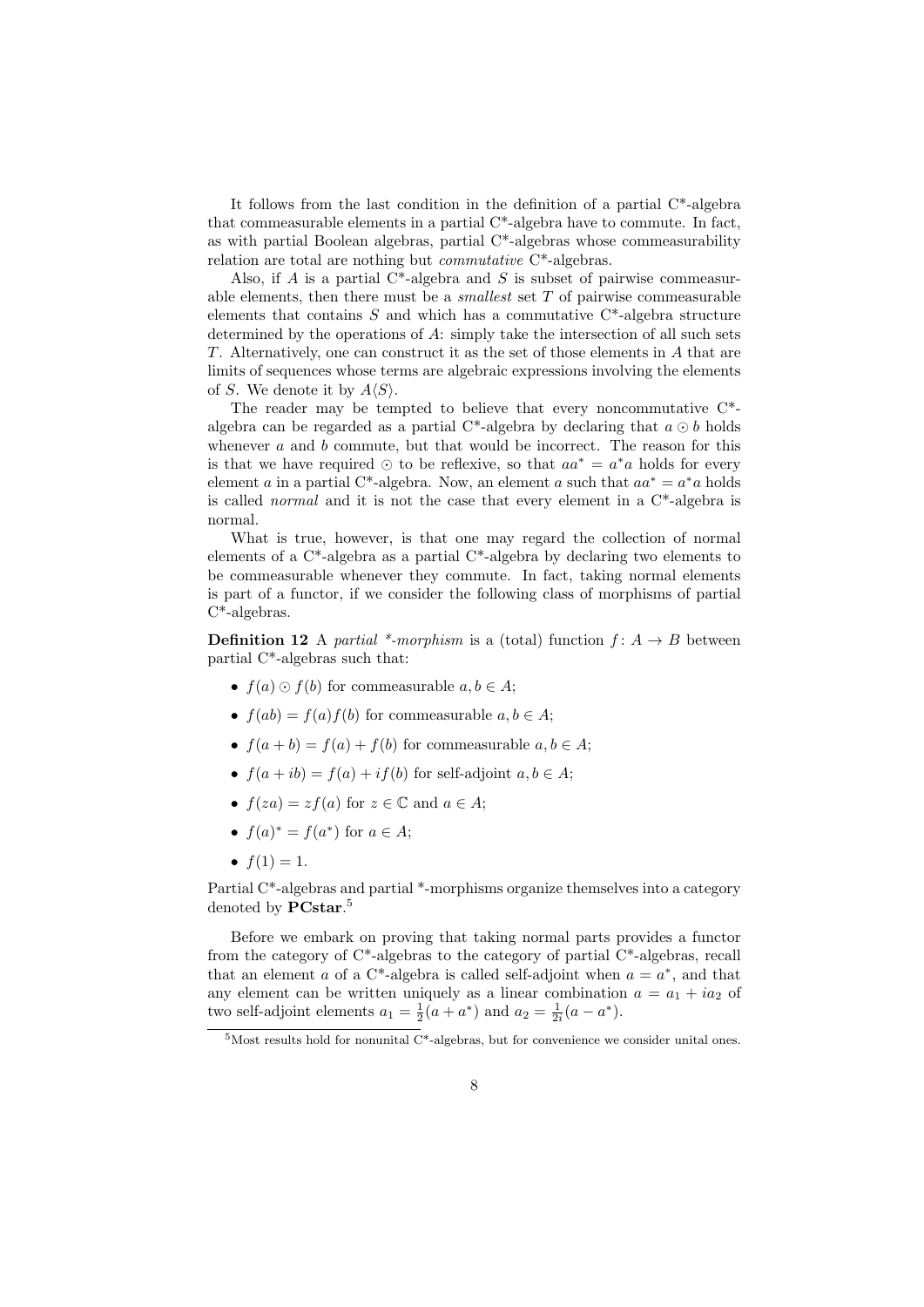**Proposition 13** There is a functor N: Cstar  $\rightarrow$  PCstar which sends every  $C^*$ -algebra to its normal part

$$
N(A) = \{ a \in A \mid aa^* = a^*a \},
$$

which can be considered as a partial  $C^*$ -algebra by saying that  $a \odot b$  holds whenever a and b commute. Moreover, N is faithful and reflects isomorphisms and identities.

PROOF The action of N is well-defined on objects, since a subalgebra of a  $C^*$ algebra generated by a set  $S$  is commutative iff the elements of  $S$  are normal and commute pairwise.

On morphisms, N acts by restriction and corestriction. To see that it has the properties the proposition claims it has, one uses the identity  $a = a_1 + i a_2$ . For example, suppose  $N(f)$  is surjective for a \*-morphism  $f: A \rightarrow B$  and let  $b \in B$ . Then there are  $a_1, a_2 \in N(A)$  with  $f(a_i) = b_i$ . Hence  $f(a_1 + ia_2) = b$ , so that f is surjective. Similarly, if  $N(f)$  is injective, suppose that  $f(a) = f(a')$ . Then  $f(a_i) = f(a'_i)$ , and hence  $a_i = a'_i$ , so that  $a = a'$  and f is injective. Now, isomorphisms in  $(P)$ Cstar are bijective (partial) \*-morphisms. Hence f is an isomorphism when  $N(f)$  is.

So therefore one way of thinking about a partial  $C^*$ -algebra is as axiomatizing the normal part of a C\*-algebra. Of course, we could have decided to drop the requirement that  $\odot$  is reflexive, so that every C<sup>\*</sup>-algebra would also be a partial C\*-algebra, with commeasurability given by commutativity. We haven't done this for various reasons. First of all, we would like to have a notion given in terms of the physically relevant data. On Bohr's philosophy, which we adopt in this paper, the physically relevant information is contained in the normal part of a C\*-algebra. Related to this is the fact that the Bohrification functor (which we will study in Section 7) only takes the normal part of a  $C^*$ -algebra into account. Secondly, we wish to have a result saying how a partial C\*-algebra is determined by its commutative subalgebras analogous to our result for partial Boolean algebras. With our present definition we do indeed have this result (it is Theorem 15 below), as we will now explain.

Denote by  $C:$  **PCstar**  $\rightarrow$  **POrder** the functor assigning to a partial  $C^*$ algebra  $A$  the collection of its commeasurable *(i.e.* commutative total) subalgebras  $\mathcal{C}(A)$ , partially ordered by inclusion. One immediately derives similar properties for the diagram  $\mathcal{C}(A)$  in the category **PCstar** as for partial Boolean algebras.

**Proposition 14** Let A be a partial  $C^*$ -algebra.

- (a) The least element of the poset  $C(A)$  is  $A(0) = A(1) = \{z \cdot 1 \mid z \in \mathbb{C}\}.$
- (b) The poset  $C(A)$  is filtered if and only if A is a commutative  $C^*$ -algebra. In that case, A is the largest element of the poset  $C(A)$ .

We now prove the C<sup>\*</sup>-algebra version of our main result.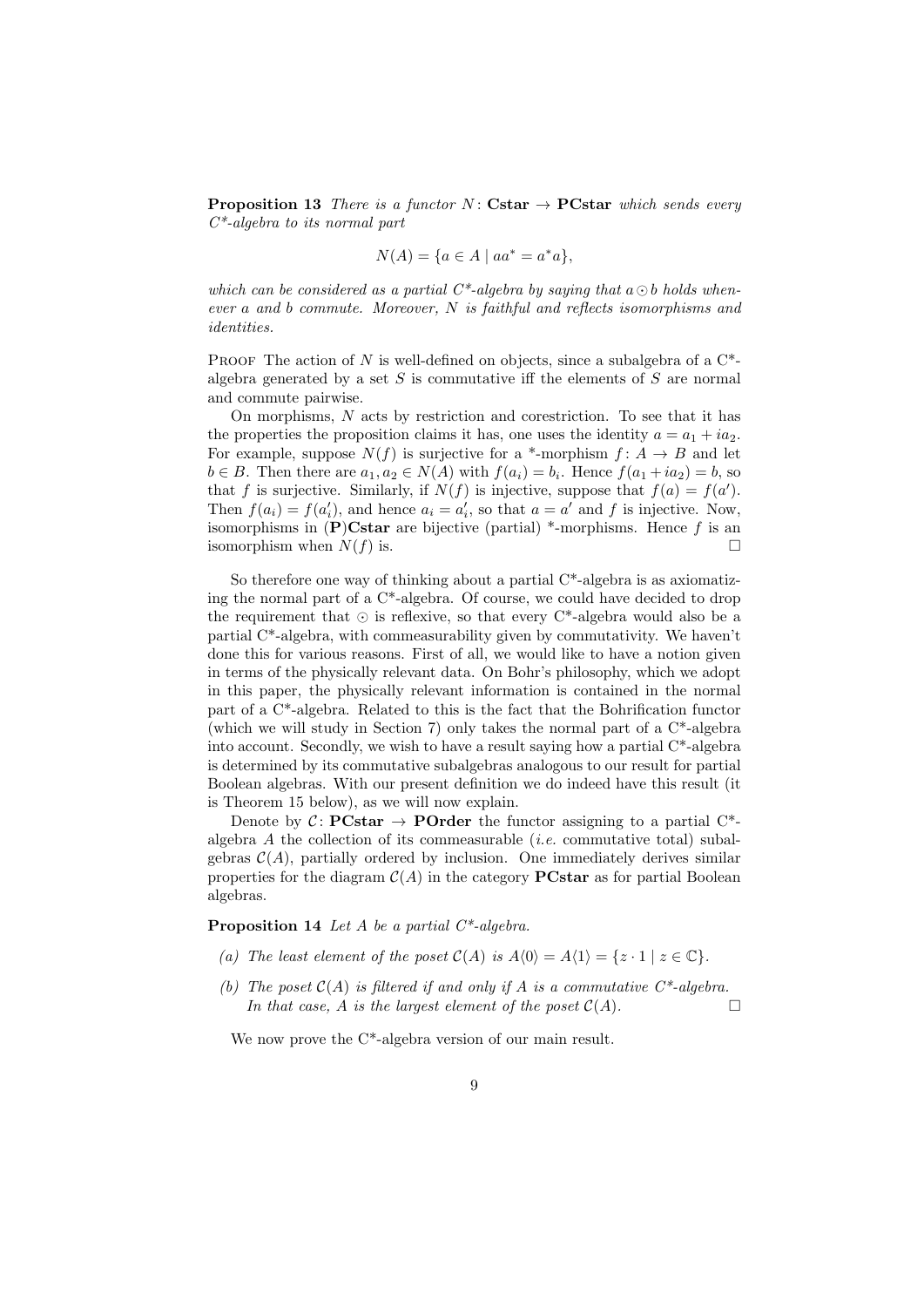**Theorem 15** Every partial  $C^*$ -algebra is a colimit of its (finitely generated) commutative  $C^*$ -subalgebras.

PROOF Let A be a partial C<sup>\*</sup>-algebra, and consider its diagram  $\mathcal{C}(A)$  of (finitely generated) commutative C\*-subalgebras C. Defining functions  $i_C : C \rightarrow A$  by the inclusions yields a cocone in PCstar; we will prove that this cocone is universal. If  $f_C: C \to B$  is another cocone, define a function  $m: A \to B$  by

$$
m(a) = f_{A\langle a_1\rangle}(a_1) + if_{A\langle a_2\rangle}(a_2).
$$

This is a function satisfying  $f_C = m \circ i_C$ , and if it is a partial \*-morphism then it is the unique such function, because  $a_1$  and  $a_2$  are uniquely defined by a. It remains to show that  $m$  is a well-defined morphism of  $\text{PCstar}$ , which follows from the assumption that the  $f_C$  are. Let us demonstrate the exemplaric clauses of preservation of scalar multiplication and multiplication. For  $z \in \mathbb{C}$ and normal  $a \in A$  we have  $(za)_1 = xa_1 - ya_2$  and  $(za)_2 = xa_2 + ya_1$ , where  $z = x + iy$  for  $x, y \in \mathbb{R}$ . Hence

$$
m(za) = f_{A\langle xa_1 - ya_2 \rangle}(xa_1 - ya_2) + if_{A\langle xa_2 + ya_1 \rangle}(xa_2 + ya_1)
$$
  
=  $f_{A\langle a_1, a_2 \rangle}(xa_1 - ya_2) + if_{A\langle a_1, a_2 \rangle}(xa_2 + ya_1)$   
=  $xf_{A\langle a_1 \rangle}(a_1) + ixf_{A\langle a_2 \rangle}(a_2) + iyf_{A\langle a_1 \rangle}(a_1) - yf_{A\langle a_2 \rangle}(a_2)$   
=  $(x + iy)(f_{A\langle a_1 \rangle}(a_1) + if_{A\langle a_2 \rangle}(a_2))$   
=  $zm(a).$ 

For commeasurable  $a, b \in A$ , we have  $(ab)_1 = a_1b_1-a_2b_2$  and  $(ab)_2 = a_1b_2+a_2b_1$ , so that

$$
m(ab) = f_{A\langle a_1b_1-a_2b_2\rangle}(a_1b_1 - a_2b_2) + if_{A\langle a_1b_2+a_2b_1\rangle}(a_1b_2 + a_2b_1)
$$
  
\n
$$
= f_{A\langle a_1b_1-a_2b_2\rangle}(a_1b_1) - f_{A\langle a_1b_1-a_2b_2\rangle}(a_2b_2)
$$
  
\n
$$
+ if_{A\langle a_1b_2-a_2b_1\rangle}(a_1b_2) + if_{A\langle a_1b_2-a_2b_1\rangle}(a_2b_1)
$$
  
\n
$$
= f_{A\langle a_1,b_1,a_2,b_2\rangle}(a_1b_1) - f_{A\langle a_1,b_1,a_2,b_2\rangle}(a_2b_2)
$$
  
\n
$$
+ if_{A\langle a_1,b_1,a_2,b_2\rangle}(a_1b_2) + if_{A\langle a_1,b_1,a_2,b_2\rangle}(a_2b_1)
$$
  
\n
$$
= f_{A\langle a_1,b_1\rangle}(a_1b_1) + if_{A\langle a_1,b_2\rangle}(a_1b_2) + if_{A\langle a_2,b_1\rangle}(a_2b_1) - f_{A\langle a_2,b_2\rangle}(a_2b_2)
$$
  
\n
$$
= f_{A\langle a_1\rangle}(a_1)f_{A\langle b_1\rangle}(b_1) + if_{A\langle a_1\rangle}(a_1)f_{A\langle b_2\rangle}(b_2)
$$
  
\n
$$
+ if_{A\langle a_2\rangle}(a_2)f_{A\langle b_1\rangle}(b_1) - f_{A\langle a_2\rangle}(a_2)f_{A\langle b_2\rangle}(b_2)
$$
  
\n
$$
= (f_{A\langle a_1\rangle}(a_1) + if_{A\langle a_2\rangle}(a_2)) (f_{A\langle b_1\rangle}(b_1) + if_{A\langle b_2\rangle}(b_2))
$$
  
\n
$$
= m(a)m(b).
$$

Together, Theorem 15 above and Theorem 16 below show that, up to partial \*-isomorphism, every C\*-algebra can be reconstructed from its commutative C\*-subalgebras, lending force to the Bohrification programme. In this light Theorem 15 could be said to embody a categorical crude version of complementarity.

Theorem 15 would fail, however, if we would drop the requirement that  $\odot$ is reflexive. The reason is the following: there exists a von Neumann algebra A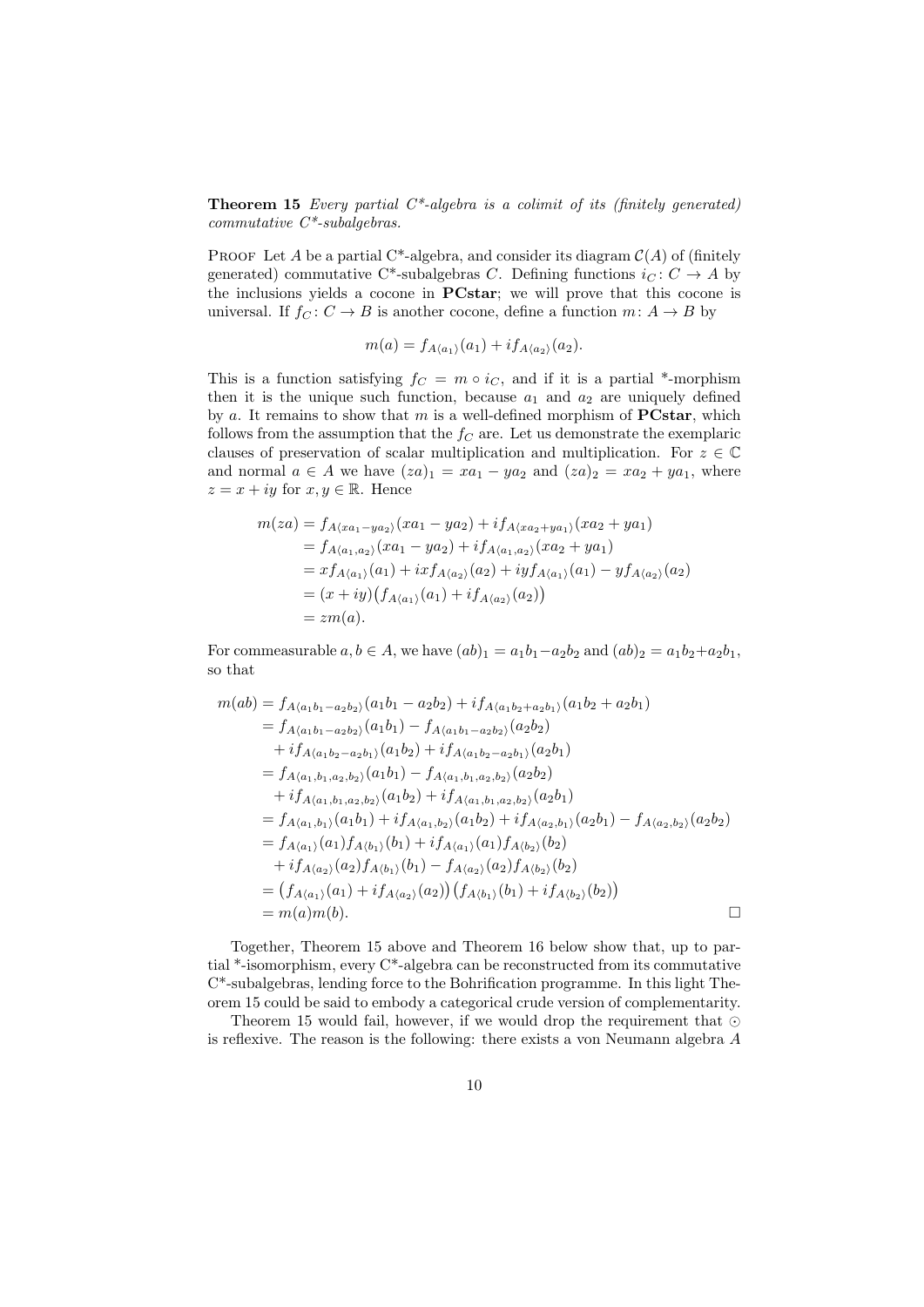that is not anti-isomorphic to itself  $[2]$ ; since this A is in standard form, *i.e.* has a separating cyclic vector, it follows that A is not isomorphic to its commutant  $A'$ . But Tomita-Takesaki theory shows that any von Neumann algebra  $A$  is anti-isomorphic to its commutant A', whence  $\mathcal{C}(A) \cong \mathcal{C}(A')$ . Therefore not every  $C^*$ -algebra is the colimit of its commutative subalgebras in the category CStar. In addition, this result, combined with Theorem 15, provides a partial \* isomorphism  $N(A) \to N(A')$  that cannot be of the form  $N(f)$  for some  $f: A \to$  $A'$ . To put it another way, the faithful functor  $N$  is not full.

We close this section with a discussion of completeness and cocompleteness properties of **PCstar**. It is known that the category of  $C^*$ -algebras is both complete and cocomplete (for coproducts, see [16], and for coequalizers, see [8]). As it turns out, also **PCstar** is both complete and cocomplete.

PCstar is complete, as it has both equalizers and arbitrary products. Equalizers of partial C\*-algebras are constructed as in Set, having inherited commeasurability and subalgebra structure. Products are given by  $\prod_i A_i = \{(a_i)_i \mid$  $a_i \in A_i$ , sup<sub>i</sub>  $||a_i|| < \infty$ , with componentwise commeasurability and algebraic structure. In particular, the terminal object 1 is the 0-dimensional (partial) C\*-algebra {0}, confusingly sometimes also denoted by 0.

The coproduct of a family  $A_i$  of partial C\*-algebras is got by taking their disjoint union, identifying for every  $z \in \mathbb{C}$  the elements of the form  $z1_i$ . Notice that elements from different summands  $A_i$  are never commeasurable in the coproduct. In particular, the initial object  $\bf{0}$  is the 1-dimensional (partial)  $\rm{C}^*$ . algebra C, which is confusingly sometimes also denoted by 1.

Coequalizers are harder to describe constructively, but they do exist.

#### Theorem 16 The category PCstar is complete and cocomplete.

PROOF To show that **PCstar** has coequalizers, the same strategy as the proof of Theorem 5 applies, because for every partial C\*-algebra A the collection of isomorphism classes of partial \*-maps  $f : A \to B$  such that  $f(B)$  is dense in A form a set and every partial  $C^*$ -algebra map with domain A factors through a map of this form.  $\Box$ 

## 4.1 Variations

Theorem 15 holds for many varieties of (partial) C\*-algebras, as its proof only depends on (partial) algebraic properties. Let us consider (partial) Rickart C\* algebras as an example. Recall that a commutative C\*-algebra A is Rickart when every  $a \in A$  has a unique projection  $RP(a) \in A$  such that  $(1 - RP(a)) \cdot A$ is the right annihilator  ${b \in A \mid ab = 0}$ . We call a partial C<sup>\*</sup>-algebra A together with a total map

$$
RP\colon A\to A
$$

a partial Rickart C<sup>\*</sup>-algebra when every pairwise commeasurable  $S \subseteq A$  is contained in a pairwise commeasurable  $T \subseteq A$  on which the operations of A yield a commutative Rickart C\*-algebra structure with RP's given by the function above. Denote the subcategory of PCstar whose objects are partial Rickart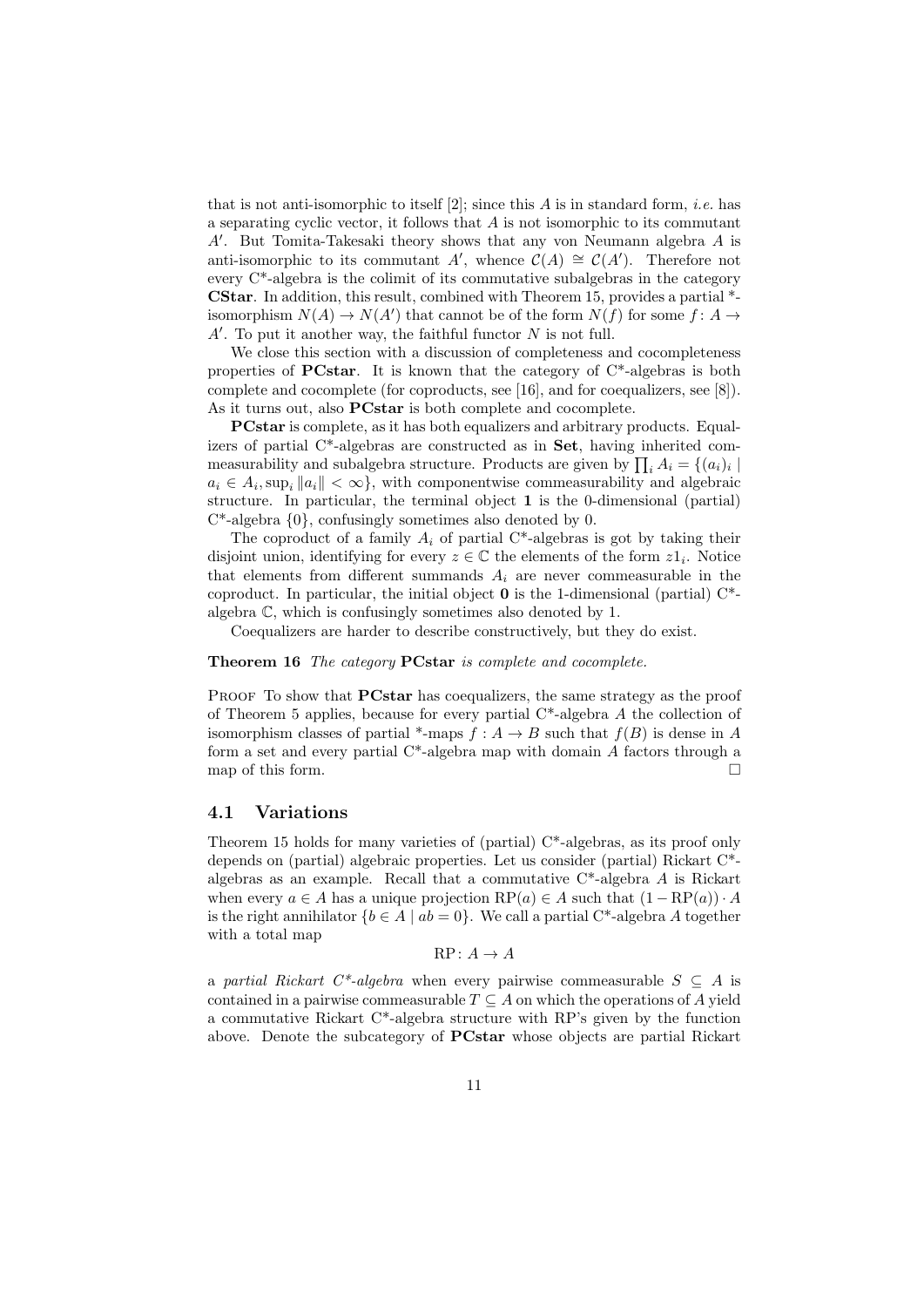C\*-algebras and whose morphism are partial \*-morphisms which preserve RP by PRCstar.

**Theorem 17** Every partial Rickart  $C^*$ -algebra is the colimit of its commutative Rickart C\*-subalgebras.

PROOF The proof of Theorem 15 holds verbatim when every reference to (partial) C<sup>\*</sup>-algebras is replaced by (partial) Rickart C<sup>\*</sup>-algebras.  $\square$ 

If RCstar is the subcategory of Cstar consisting of Rickart C\*-algebras and \*-morphisms preserving RP, then there is a functor

### $N: \mathbf{RCstar} \to \mathbf{PRCstar}$

sending every Rickart C\*-algebra  $A$  to its normal part; this follows from [1, Proposition 4.4]. Similar results hold for any type of C\*-algebra that is defined by algebraic properties, such as AW\*-algebras and spectral C\*-algebras (see [9, 5.1]). We will come back to AW\*-algebras in Section 6 below.

The distinguishing feature of von Neumann algebras amongst C\*-algebras, in contrast, is topological in nature. This makes it harder to come up with a notion of partial von Neumann algebra: the obvious definition – a partial  $C^*$ algebra A in which every subset of commeasurable elements is contained in a von Neumann algebra – has the drawback that it is not clear if  $N(A)$  would be a partial von Neumann algebra given a von Neumann algebra A. We can, however, still obtain the following.

Let A be a von Neumann algebra. Without loss of generality, we may assume that  $A$  acts on a Hilbert space  $H$ . Denote the von Neumann subalgebra of a von Neumann algebra A generated by a subset  $S \subseteq A$  by  $A\langle S \rangle$ . It is the closure of the C<sup>\*</sup>-algebra  $A\langle S \rangle$  in the weak operator topology, and by von Neumann's double commutant theorem [12, Theorem 5.3.1], it equals  $A\langle S \rangle''$ .

**Lemma 18** If a  $C^*$ -subalgebra  $C$  of a von Neumann algebra  $A$  is commutative, then so is its von Neumann envelope  $A\langle\!\langle C \rangle\!\rangle$ . Hence if  $a \in A$  is normal, then  $A\langle\!\langle a \rangle\!\rangle$  is commutative.

PROOF Let  $a, b \in C''$ . Since C'' is the (weak operator) closure of C, we can write b as a (weak operator) limit  $b = \lim_n b_n$  for  $b_n \in C$ . Then:

| $ab = a(\lim b_n) = \lim ab_n$ | (by [12, 5.7.9(i)])                               |
|--------------------------------|---------------------------------------------------|
| $=\lim b_n a$                  | (since $a \in C''$ and $b_n \in C \subseteq C'$ ) |
| $=(\lim b_n)a$                 | (by [12, 5.7.9(ii)])                              |
| $= ba.$                        |                                                   |

Theorem 19 Let A be a von Neumann algebra acting on a Hilbert space. Then  $N(A)$  is a colimit in **PCstar** of the (finitely generated) commutative von Neumann subalgebras of A.

PROOF Using Lemma 18, the proof of Theorem 15 holds verbatim when every occurence of  $A\langle S \rangle$  is replaced by  $A\langle S \rangle$ .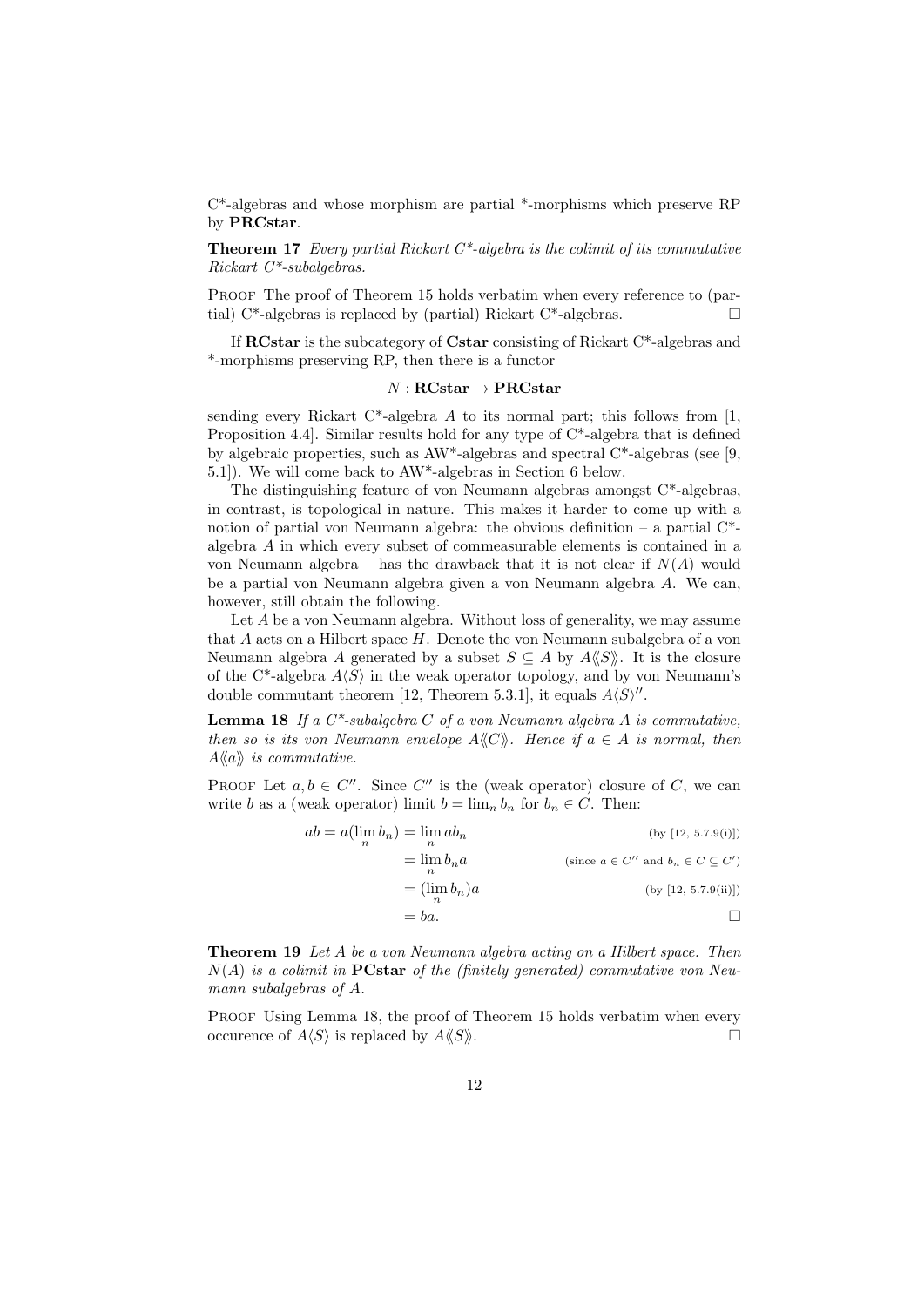# 5 Gelfand duality

The full subcategory of **PCstar** consisting of commutative  $C^*$ -algebras is just the category cCstar of commutative C\*-algebras and \*-morphisms. This category is dual to the category of compact Hausdorff spaces and continuous functions via Gelfand duality [10]. Constructively, the latter category is replaced by that of compact completely regular locales [3]:

$$
\mathbf{cCstar} \xrightarrow{\Sigma} \mathbf{KRegLoc}^{\mathrm{op}}, \tag{2}
$$

where  $\Sigma(A)$  is the Gelfand spectrum of a commutative C<sup>\*</sup>-algebra A. The dualizing object  $\mathbb C$  is both a locale and a (partial)  $C^*$ -algebra; recall that it is in fact the initial partial C\*-algebra 0.

The colimit theorem, Theorem 15, together with the fact that the categories in (2) are cocomplete and complete, enables us to prove the following extension of Gelfand duality.

Proposition 20 There is a reflection

$$
\text{PCstar} \xrightarrow[\text{Loc(-, \mathbb{C})}]{\text{LC}} \text{KRegLoc}^{\text{op}},
$$

in which the functor K is determined by  $K(A) = \lim_{C \in \mathcal{C}(A)^{op}} \Sigma(C)$ .

PROOF Let A be a partial  $C^*$ -algebra and X a compact completely regular locale. Then there are bijective correspondences:

$$
\frac{f: K(A) = \lim_{C \in \mathcal{C}(A)^{\text{op}}} \Sigma(C) \to X}{\frac{\forall_{C \in \mathcal{C}(A)} \cdot f_C: \Sigma(C) \to X}{\frac{\forall_{C \in \mathcal{C}(A)} \cdot f_C: C \to \mathbf{Loc}(X, \mathbb{C})}{\mathbf{Loc}(X, \mathbb{C})}}}} \quad (\text{in KRegLoc}^{\text{op}})
$$
\n
$$
\frac{\forall_{C \in \mathcal{C}(A)} \cdot g_C: C \to \mathbf{Loc}(X, \mathbb{C})}{g: A \to \mathbf{Loc}(X, \mathbb{C})} \quad (\text{in } \mathbf{Cstar})
$$

The first correspondence holds by definition of limit, the middle correspondence holds by Gelfand duality (2), and the last correspondence holds by Theorem 15. Since all correspondences are natural in  $A$  and  $X$ , this establishes the adjunction  $K \perp \mathbf{Loc}(-, \mathbb{C})$ . Finally, since a commutative C<sup>\*</sup>-algebra is trivially a colimit of itself in **PCstar**, the adjunction is a reflection.  $\Box$ 

**Theorem 21** The reflection  $K \dashv \text{Loc}(-, \mathbb{C})$  extends Gelfand duality, i.e. the following diagram commutes (serially).

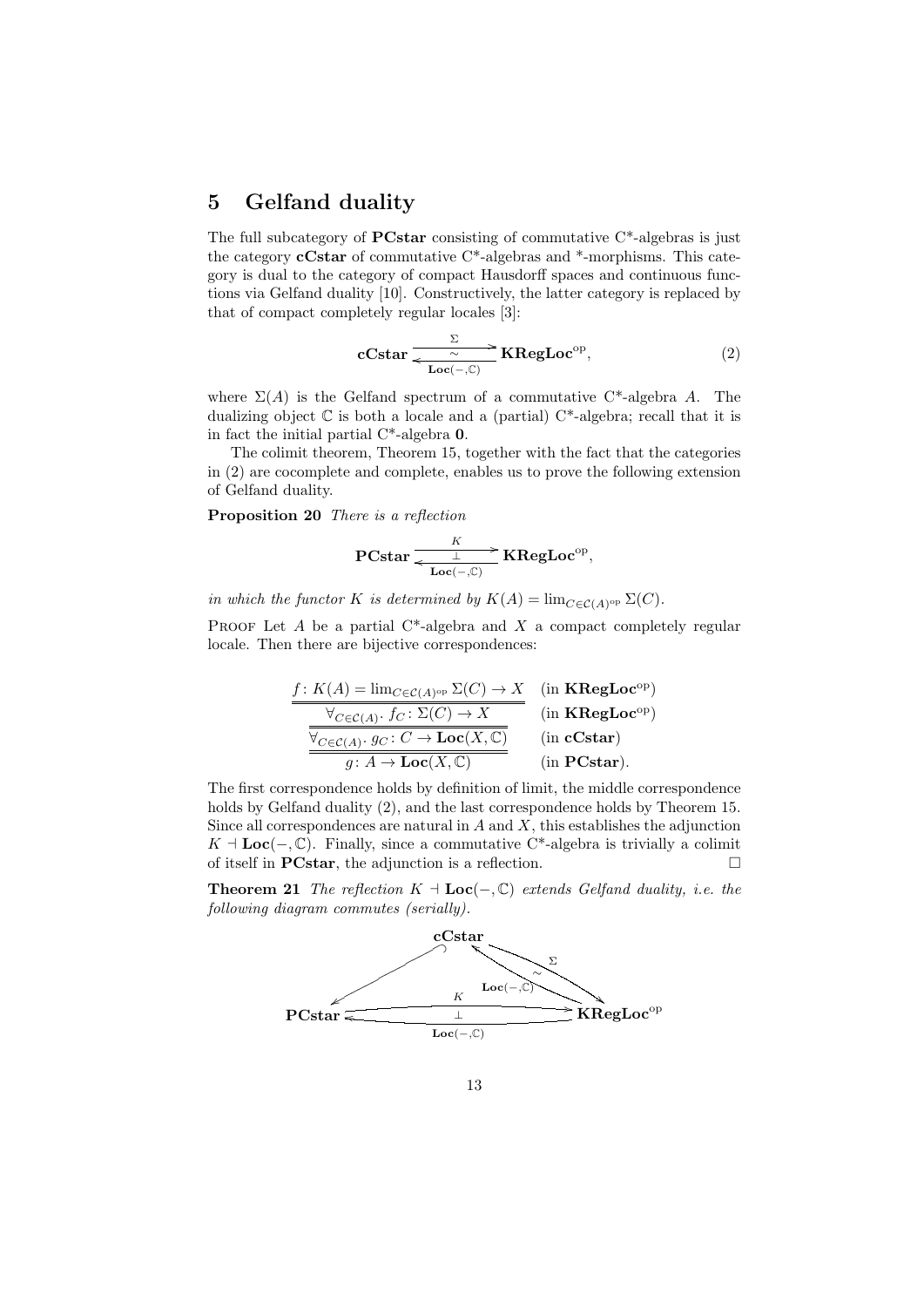**PROOF** If A is a commutative  $C^*$ -algebra, it is the initial element in the diagram  $\mathcal{C}(A)$ <sup>op</sup> by Proposition 14(b). Hence  $K(A) = \lim_{C \in \mathcal{C}(A)^\text{op}} \Sigma(C) = \Sigma(A)$ .

Corollary 22 Commutative C\*-algebras form a reflective full subcategory of partial C\*-algebras, i.e. the inclusion **cCstar**  $\rightarrow$  **PCstar** has a left adjoint  $L\colon{\mathbf{PCstar}}\to{\mathbf{cCstar}}.$ 

PROOF The adjunctions of the previous theorem compose, giving the required left adjoint as  $L = \mathbf{Loc}(-, \mathbb{C}) \circ K$ .

This means that for a partial  $C^*$ -algebra A one has

$$
\mathbf{PCstar}(A,\mathbb{C}) \cong \mathbf{cCstar}(L(A),\mathbb{C}).
$$

In other words, multiplicative quasi-states of A which are multiplicative on commutative subalgebras precisely correspond to states of  $L(A)$ . Thus these quasi-states have good (categorical) behaviour. However, things are not as interesting as they may seem. By the Kochen-Specker theorem, no von Neumann algebra A without factors of type  $I_1$  or  $I_2$  can have such states ([4], see also [17]). It follows that  $K(A) = 0$  and hence  $L(A) = 1$  for such algebras. More generally, let us call a partial C\*-algebra A Kochen-Specker when  $L(A) = 1$ . Any such algebra A has no quasi-states:  $\text{PCstar}(A, \mathbb{C}) \cong \text{cCstar}(1, \mathbb{C}) = \emptyset$ . Also, Kochen-Specker partial  $C^*$ -algebras are a 'coproduct-ideal' in a sense that we now make precise. For  $X \in \mathbf{KRegLoc}$  we have  $0 \times X = 0$ , so by Gelfand duality (2), we have  $1 + C = 1$  for a commutative C<sup>\*</sup>-algebra C. So if  $A \in$ **PCstar** is Kochen-Specker, and  $B \in \text{PCstar}$  arbitrary, then also  $A + B$  is Kochen-Specker:

$$
L(A + B) = L(A) + L(B) = \mathbf{1} + L(B) = \mathbf{1}.
$$

The first equality holds because L, being a left adjoint, preserves colimits.

# 6 Projections, partial AW\*-algebras and tensor products

This section discusses a functor  $\text{PCstar} \rightarrow \text{PBoolean}$ , relating Sections 2 and 3 to Sections 4 and 5.

## 6.1 Projections and partial AW\*-algebras

An element  $p$  of a partial C<sup>\*</sup>-algebra  $A$  is called a *projection* when it satisfies  $p^* = p = p^2$ . The elements  $0 \in A$  and  $1 \in A$  are trivially projections; other projections are called nontrivial.

**Lemma 23** There is a functor Proj:  $PCstar \rightarrow PBoolean$  where  $Proj(A)$  is the set of projections of A.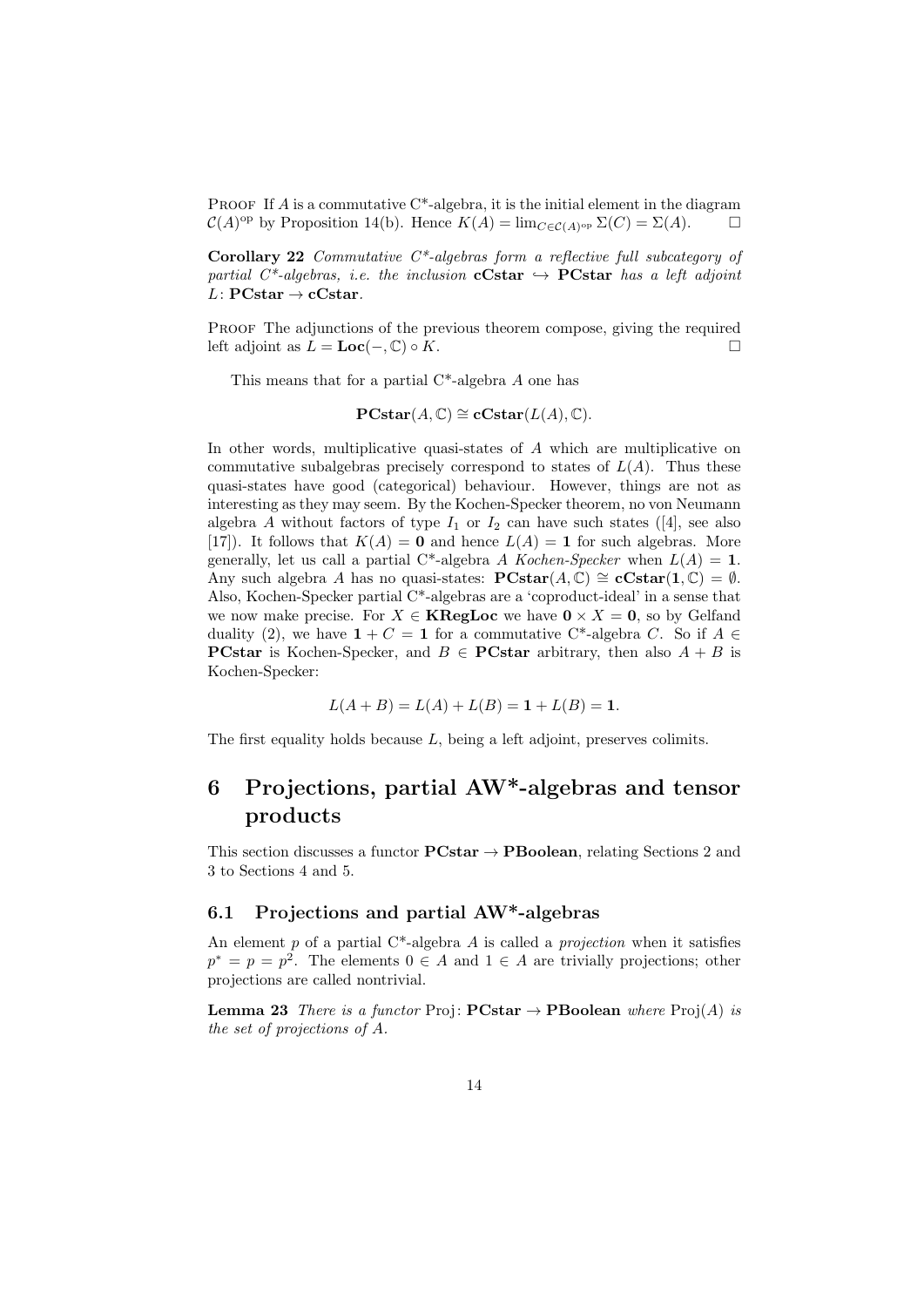PROOF First,  $Proj(A)$  is indeed a partial Boolean algebra. Commeasurability is inherited from A. One easily checks that  $\neg p = 1-p$  is a projection when p is. If  $p, q$  are commeasurable in  $\text{Proj}(A)$ , then they commute, whence the projection  $p \wedge q = pq$  is also in A [17, 4.14]. This makes Proj(A) into a partial Boolean algebra. Finally, morphisms of partial C\*-algebras are easily seen to preserve projections, making the assignment  $A \mapsto \text{Proj}(A)$  functorial.

For the following class of partial C\*-algebras we get stronger results.

**Definition 24** A partial Rickart C\*-algebra A is a partial  $AW^*$ -algebra, if it comes equipped with an operation

$$
\bigvee: \{ X \subseteq \text{Proj}(A) \mid X \times X \subseteq \odot \} \to \text{Proj}(A),
$$

in such a way that each pairwise commeasurable  $S \subseteq A$  is contained in a pairwise commeasurable  $T \subseteq A$  on which the operations determine a commutative AW<sup>\*</sup>-algebra structure (*i.e.* the structure is that of a commutative Rickart  $C^*$ algebra, whose projections form a complete Boolean algebra with suprema given by the operation  $\vee$  above). Denote the subcategory of **PCstar** whose objects are partial AW\*-algebras and whose morphisms are partial \*-morphisms which preserve RP and  $\vee$  by **PAWstar**.

#### **Lemma 25** The functor Proj restricts to a functor **PAWstar**  $\rightarrow$  **PCBoolean**.

PROOF Clear from the definition of a partial  $AW^*$ -algebra.

Remark 26 It would be interesting to see whether this functor is part of an equivalence, like in the total case, where it is one side of an equivalence of categories between cAWstar and CBoolean.

**Proposition 27** The functors Proj and C commute for partial  $AW^*$ -algebras: writing C' for the functor **PAWstar**  $\rightarrow$  [**POrder, cAWstar**], and C for the functor **PBoolean**  $\rightarrow$  **POrder**, we have  $C \circ Proj = Proj \circ C'$ . Explicitly,

$$
\{Proj(C) \mid C \in \mathcal{C}(A)\} = \mathcal{C}(\text{Proj}(A))
$$

for every partial AW\*-algebra A.

PROOF This follows from the combination of Stone and Gelfand duality, which yields an equivalence between cAWstar and CBoolean. One direction of the equivalence is obtained by taking projections and the other is obtained by taking  $C(X)$  where X is the Stone space associated to the (complete) Boolean algebra. For the purposes of the proof, we will denote the latter composite functor by  $F$ . In particular, the projections  $\text{Proj}(C)$  of a commutative AW<sup>\*</sup>-algebra C form a complete Boolean algebra and the left-hand side is contained in the right-hand side.

For the converse, let  $B$  be a complete Boolean lattice of projections in  $A$ . Then the projections in B commute pairwise, and hence generate a commutative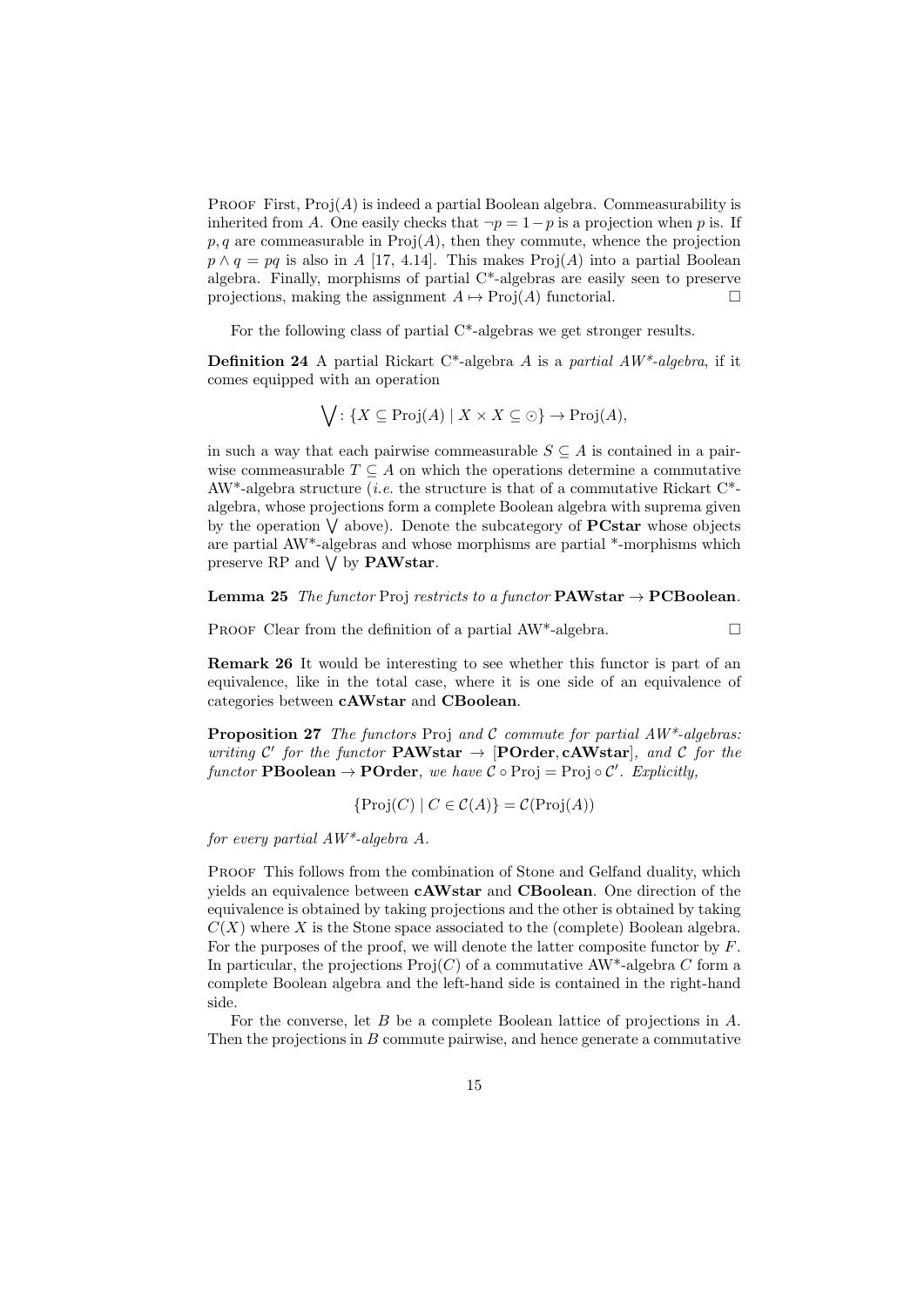AW\*-subalgebra  $C = A\langle B \rangle$ . We obviously have an inclusion  $i : B \subseteq \text{Proj}(C)$ . But then the composite

$$
FB \rightarrow F^i \rightarrow FProj(C) \xrightarrow{\eta_C^{-1}} C,
$$

where  $\eta$  is the unit of the adjunction Proj  $\exists F$ , shows that FB is isomorphic to a commutative AW<sup>\*</sup>-subalgebra of A contained in C. This commutative subalgebra also contains  $B$ , because the diagram

$$
\text{Proj}(FB) \rightarrow \text{Proj}(F_i) \rightarrow \text{Proj}(F\text{Proj}(C))
$$
\n
$$
\begin{aligned}\n\epsilon_B \downarrow \simeq & \qquad \qquad \simeq \downarrow_{\epsilon_{\text{Proj}(C)} = \text{Proj}(\eta_C^{-1})} \\
B & \qquad \qquad \searrow \qquad \qquad \searrow \\
\epsilon_B \downarrow & \qquad \qquad \simeq \text{Proj}(C)\n\end{aligned}
$$

commutes by naturality of the counit  $\epsilon : Proj(F-) \Rightarrow 1$ . Since  $C = A\langle B \rangle$ , this implies that F i is an isomorphism. But then so is i and therefore  $B = \text{Proj}(C)$ .

As a corollary to the previous proposition, we can extend Proposition 14 with atoms to mirror Proposition 2. Keep in mind that the following corollary does not entail that  $C(A)$  is atomic.

**Corollary 28** For a partial  $AW^*$ -algebra A, the atoms of the poset  $C(A)$  are  $A\langle p \rangle$  for nontrivial projections p.

### 6.2 Tensor products

It is clear from the description of coproducts in PCstar and PBoolean that the functor Proj preserves coproducts. Recall that in a coproduct of partial Boolean or  $\mathrm{C}^*$ -algebras, nontrivial elements from different summands are never commeasurable. Theorems 4 and 15 provide the option of defining a tensor product satisfying the adverse universal property.

**Definition 29** Let A and B be a pair of partial Boolean algebras (partial  $C^*$ algebras). Define

$$
A \otimes B = \operatorname{colim} \{ C + D \mid C \in \mathcal{C}(A), D \in \mathcal{C}(B) \},
$$

where  $C+D$  is the coproduct in the category of Boolean algebras (commutative C\*-algebras).

There are canonical morphisms  $\kappa_A: A \to A \otimes B$  and  $\kappa_B: B \to A \otimes B$ as follows. By definition,  $A \otimes B$  is the colimit of  $C + D$  for  $C \in C(A)$  and  $D \in \mathcal{C}(B)$ . Precomposing with the coproduct injections  $C \to C + D$  gives a cocone  $C \to A \otimes B$  on  $\mathcal{C}(A)$ . By the colimit theorem, A is the colimit of  $\mathcal{C}(A)$ . Hence there is a mediating morphism  $\kappa_A : A \to A \otimes B$ .

The unit element for both the tensor product and the coproduct is the initial object 0. The big difference between  $A \otimes B$  and the coproduct  $A + B$  is that elements  $\kappa_A(a)$  and  $\kappa_B(b)$  are always commeasurable in the former, but never in the latter. Indeed, this universal property characterizes the tensor product.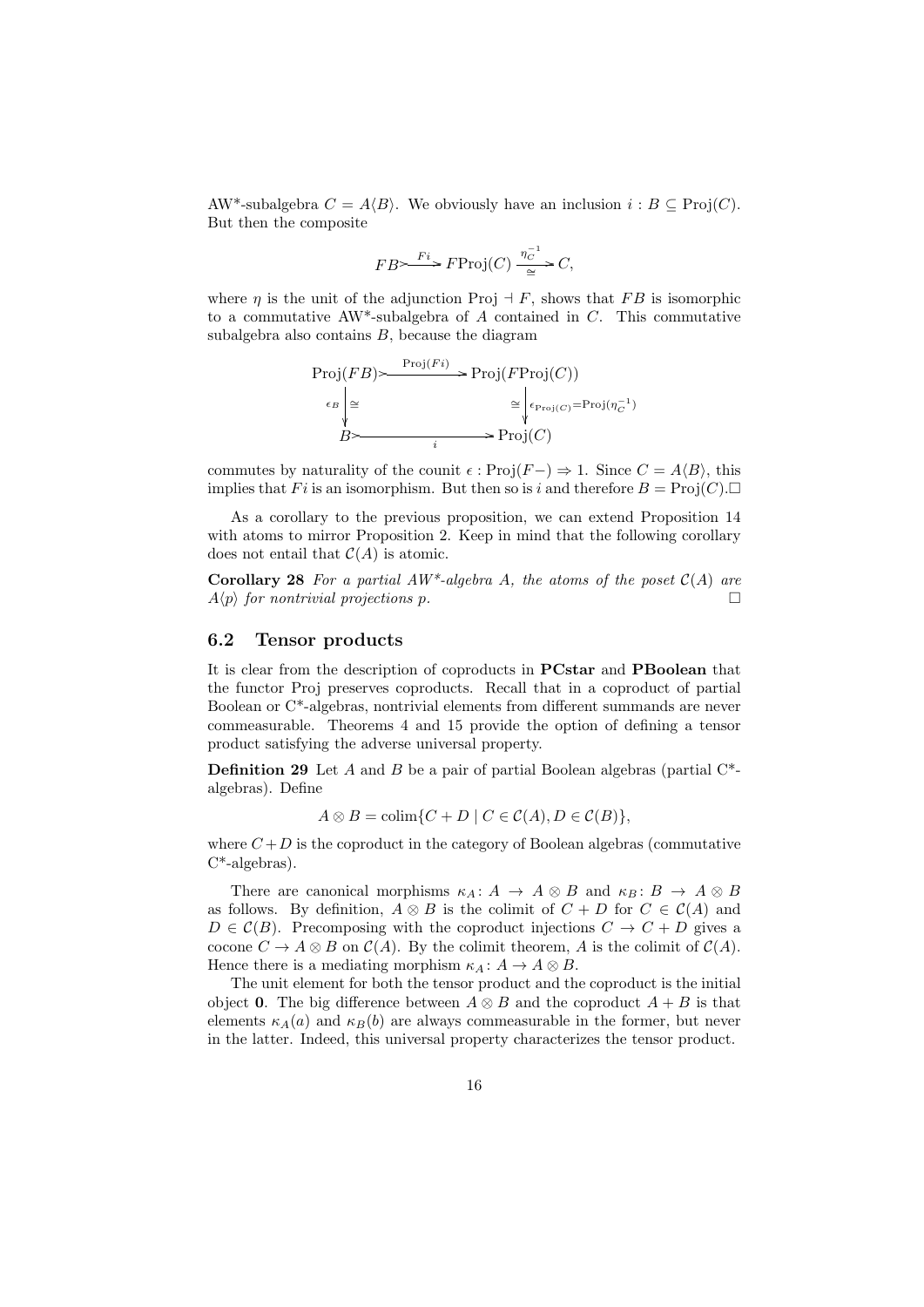**Proposition 30** Let  $f: A \rightarrow Z$  and  $g: B \rightarrow Z$  be morphisms in the category **PBoolean (PCstar).** The cotuple [f, g]:  $A + B \rightarrow Z$  factorizes through  $A \otimes B$ if and only if  $f(a) \odot f(b)$  for all  $a \in A$  and  $b \in B$ .

PROOF By construction, giving  $h: A \otimes B \to Z$  amounts to giving a cocone  $C + D \to Z$  for  $C \in \mathcal{C}(A)$  and  $D \in \mathcal{C}(B)$ . Because  $C + D$  is totally defined, any morphism  $C + D \rightarrow Z$  must also be total. But this holds (for all C and D) if and only if  $f(a)$  and  $g(b)$  are commeasurable for all  $a \in A$  and  $b \in B$ , for (only) then can one take h to be the cotuple of the corestrictions of f and g.  $\Box$ 

The tensor products of Definition 29 makes Proj:  $\text{PCstar} \rightarrow \text{PBoolean}$  a monoidal functor: the natural transformation  $\text{Proj}(A)\otimes\text{Proj}(B)\to\text{Proj}(A\otimes B)$ is induced by the cotuples  $\text{Proj}(C) + \text{Proj}(D) \rightarrow \text{Proj}(A \otimes B)$  of

$$
\mathrm{Proj}(C) \xrightarrow{\mathrm{Proj}(C \hookrightarrow A)} \mathrm{Proj}(A) \xrightarrow{\mathrm{Proj}(\kappa_A)} \mathrm{Proj}(A \otimes B).
$$

**Proposition 31** The functor Proj:  $PCstar \rightarrow PBoolean$  preserves coproducts and is monoidal.

We end this section by discussing the relation between the tensor products of partial Boolean algebras and those of Hilbert spaces, describing compound quantum systems. Let Hilb be the category of Hilbert spaces and continuous linear maps, and let  $B:$  Hilb  $\rightarrow$  PCstar denote the functor  $B(H) =$  Hilb $(H, H)$  acting on morphisms as  $B(f) = f \circ (-) \circ f^{\dagger}$ . The definition of the tensor product in **PCstar** as a colimit yields a natural transformation  $B(H) \otimes B(K) \rightarrow B(H \otimes K)$ , induced by morphisms  $C \to B(H \otimes K)$  for  $C \in \mathcal{C}(B(H))$  given by  $a \mapsto a \otimes id_K$ . Initiality of the tensor unit 0 gives a morphism  $0 \to B(\mathbb{C})$ , and these data satisfy the coherence requirements. Hence the functor  $B$  is monoidal, and therefore also the composite Proj  $\circ$  B: Hilb  $\rightarrow$  PBoolean is a monoidal functor.

## 7 Functoriality of Bohrification

The so-called Bohrification construction (see [9], whose notation we adopt) associates to every  $C^*$ -algebra A an internal commutative  $C^*$ -algebra A in the topos  $[\mathcal{C}(A), \mathbf{Set}]$ , given by the tautological functor  $A(C) = C$ . Gelfand duality then yields an internal locale, which can in turn be externalized. As it happens this construction works equally well for partial C\*-algebras, so that Bohrification for ordinary C\*-algebras can be seen as the composition of the functor N from Proposition 13 with Bohrification for partial  $C^*$ -algebras. Thus a locale is associated to every object of PCstar. In this final section we consider its functorial aspects. It turns out that the whole construction summarized above can be made into a functor from partial C\*-algebras to locales by restricting the morphisms of the former.

Bohrification does not just assign a topos to each (partial) C\*-algebra, it assigns a topos with an internal C\*-algebra. To reflect this, we define categories of toposes equipped with internal structures.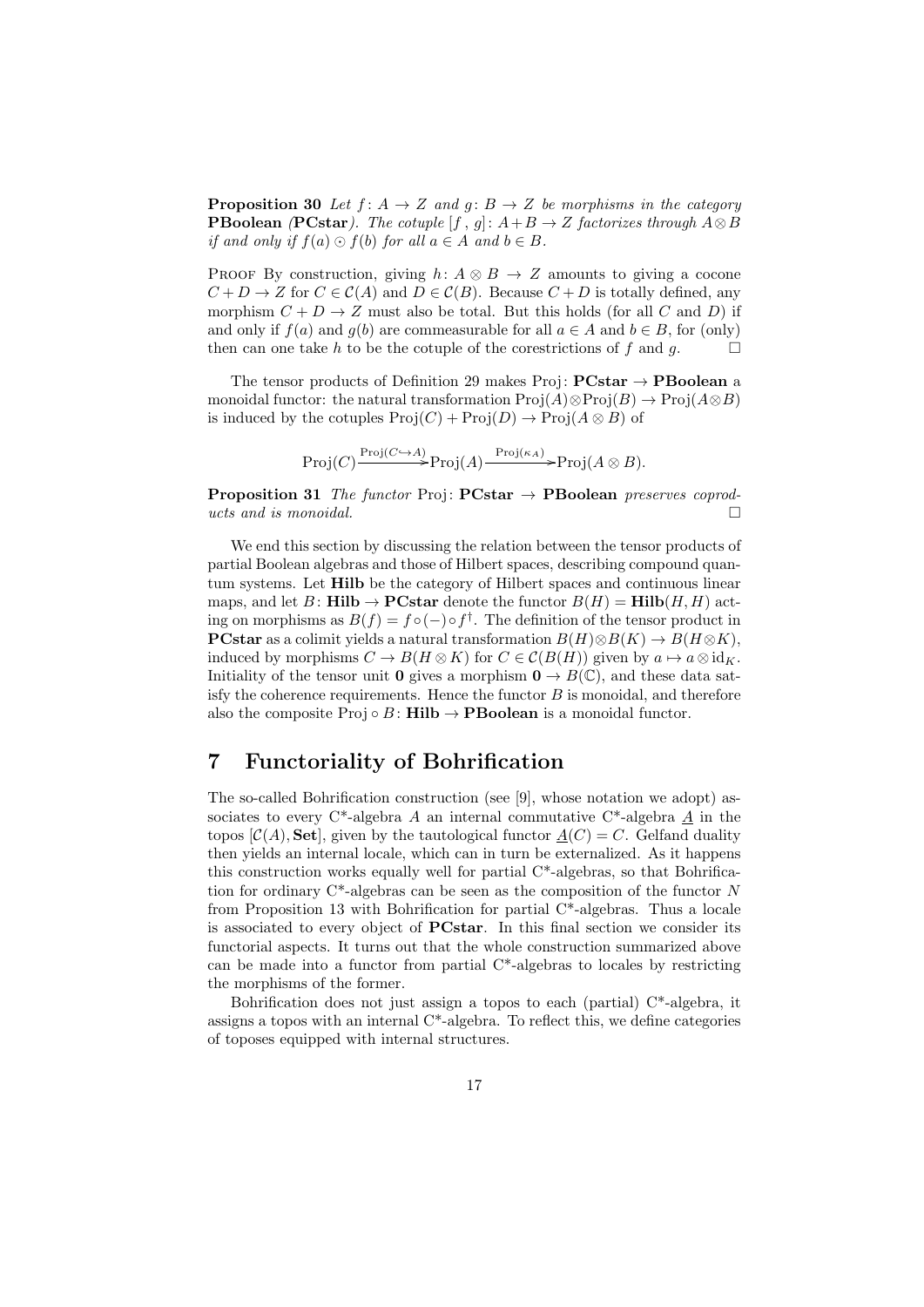**Definition 32** The category **RingedTopos** has as objects pairs  $(T, R)$  of a topos T and an internal ring object  $R \in T$ . A morphism  $(T, R) \to (T', R')$ consists of a geometric morphism  $F: T' \to T$  and an internal ring morphism  $\varphi\colon R'\to F^*(R)$  in T.

By CstaredTopos we denote the subcategory of RingedTopos of objects  $(T, A)$  where A is an internal C<sup>\*</sup>-algebra in T and morphisms  $(F, \varphi)$  where  $\varphi$  is an internal \*-ring morphism.

Notice that the direction of morphisms in this definition is opposite to the customary one in algebraic geometry [7, 4.1].

First of all, any functor  $\mathbf{D} \to \mathbf{C}$  induces a geometric morphism  $[\mathbf{D}, \mathbf{Set}] \to$ [C, Set], of which the inverse part is given by precomposition (see [11, A4.1.4]). We have already seen that C is a functor  $\mathbf{PCstar}^{\mathrm{op}} \to \mathbf{POrder}^{\mathrm{op}}$ . Additionally, restricting a morphism  $f: B \to A$  of partial C<sup>\*</sup>-algebras to  $D \in \mathcal{C}(B)$  and corestricting to  $Cf(D)$  gives a morphism of commutative C<sup>\*</sup>-algebras. Hence we obtain a geometric morphism of toposes  $[\mathcal{C}(B), \mathbf{Set}] \to [\mathcal{C}(A), \mathbf{Set}]$  as well as an internal morphism of commutative \*-rings. The latter is a natural transformation whose component at D is  $\underline{B}(D) \to ((\mathcal{C}f)^*\underline{A})(D) = \underline{A}(\mathcal{C}f(D)).$  In other words, we have a functor  $\text{PCstar}^{\text{op}} \to \text{RingedTopos.}$ 

In general, (inverse parts of) geometric morphisms do not preserve internal C<sup>\*</sup>-algebras. But in this particular case,  $(\mathcal{C}f)^*\underline{A}$  is in fact an internal C<sup>\*</sup>algebra in  $[\mathcal{C}(B), \mathbf{Set}]$ . The proof is contained in [9, 4.8], which essentially shows that any functor from a poset P to the category of  $C^*$ -algebras is always an internal  $C^*$ -algebra in the topos  $[P, Set]$ . Therefore, we really have a functor  $\text{PCstar}^{\text{op}} \to \text{CstaredTopos}$ , as the following proposition records.

### **Proposition 33** Bohrification is functorial  $\text{PCstar}^{\text{op}} \to \text{CstredTopos.}$

Applying internal Gelfand duality to  $\varphi: \underline{B} \to (\mathcal{C}f)^*\underline{A}$  gives an internal locale morphism  $\Sigma((\mathcal{C}f)^*\underline{A}) \to \Sigma(\underline{B})$ . But to get a functor **PCstar**<sup>op</sup>  $\to$ LocaledTopos, for the evident definition of the latter category, we would need an internal locale morphism  $(\mathcal{C}f)^*(\Sigma(\underline{A})) \to \Sigma(\underline{B})$ . As  $(\mathcal{C}f)^*(\Sigma(\underline{A}))$  and  $\mathcal{L}((\mathcal{C}f)^*\underline{A})$  are incomparable in general, this is where the current line of reasoning stops. The most natural way out is to restrict the morphisms of PCstar as follows.

**Lemma 34** For morphisms  $f: A \rightarrow B$  of **PCstar**, the following are equivalent:

- (a) if  $\mathcal{C}f(C) \leq D$  and  $\mathcal{C}f(C') \leq D$  for  $C, C' \in \mathcal{C}(A)$  and  $D \in \mathcal{C}(B)$ , then there is  $C'' \in \mathcal{C}(A)$  such that  $C \leq C''$  and  $C' \leq C''$  and  $\mathcal{C}f(C'') \leq D$ ;
- (b)  $a \odot a'$  when  $f(a) \odot f(a')$ .

PROOF First assume (a) and suppose  $f(a) \odot f(a')$ . Take  $C = A\langle a, a^* \rangle$ ,  $C' =$  $A\langle a', (a')^* \rangle$ , and  $D = B\langle f(a), f(a'), f(a)^*, f(a')^* \rangle$ . Then  $\mathcal{C}f(C) \leq D$  and  $\mathcal{C}f(C') \leq D$ . Hence there is C'' with  $C \leq C''$  and  $C' \leq C''$ . So a, a' are both elements of the commutative algebra  $C''$ , so  $a \odot a'$ .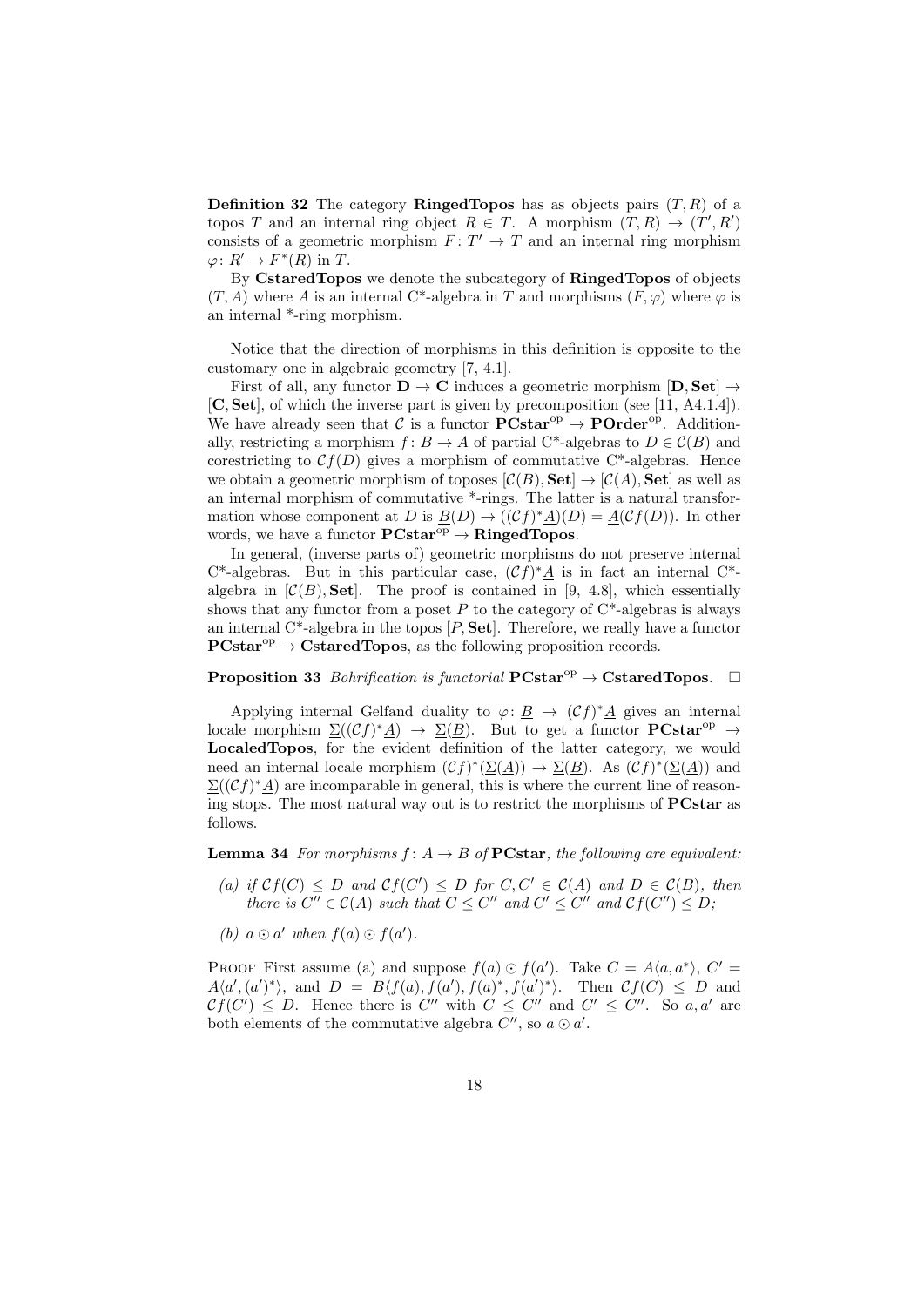Conversely, assuming (b) and supposing  $\mathcal{C}f(C) \leq D$  and  $\mathcal{C}f(C') \leq D$ , for all  $a \in C$  and  $a' \in C'$  we have  $f(a), f(a') \in D$ , so that  $f(a) \odot f(a')$ . But that means that  $C$  and  $C'$  are commuting commutative subalgebras of  $A$ . Hence we can take  $C'' = A \langle C, C' \rangle$  $\mathcal{L}$ .

We say that morphisms satisfying the conditions in the previous lemma reflect commeasurability. Notice that this class of morphisms excludes the type of counterexample discussed after Theorem 4. To show how the assignment of a locale to a partial C\*-algebra becomes functorial with these morphisms, let us switch to its external description [9, 5.16]:

$$
S(A) = \{ F : C(A) \to \mathbf{Set} \mid F(C) \text{ open in } \Sigma(C), F \text{ monotone} \}. \tag{3}
$$

For A a partial C\*-algebra,  $S(A)$  is a locale. We want to extend this to a functor  $S:$  **PCstar**<sup>op</sup>  $\rightarrow$  **Loc**, or equivalently, a functor  $S:$  **PCstar**  $\rightarrow$  **Frm.** Let  $f: A \to B$  be a morphism of partial C\*-algebras,  $F \in S(A)$ , and  $D \in \mathcal{C}(B)$ . If  $C \in \mathcal{C}(A)$  satisfies  $\mathcal{C}f(C) \leq D$ , then we have a morphism  $C \to D$  given by the composition  $C \stackrel{f}{\rightarrow} \mathcal{C}f(C) \leq D$ . Its Gelfand transform is a frame morphism  $\Sigma(C \stackrel{f}{\to} \mathcal{C}f(C) \leq D)$ :  $\Sigma(C) \to \Sigma(D)$ . So, since  $F(C) \in \Sigma(C)$ , we get an open in  $\Sigma(D)$ . The fact that  $\Sigma(D)$  is a locale allows us to take the join over all such C, ending up with the candidate action on morphisms

$$
Sf(F)(D) = \bigvee_{\substack{C \in \mathcal{C}(A) \\ \mathcal{C}f(C) \le D}} \Sigma(C \to \mathcal{C}f(C) \le D)(F(C)).
$$
 (4)

**Theorem 35** Bohrification gives a functor  $S:$  **PCstar**<sup>op</sup><sub>c</sub>  $\rightarrow$  **Loc**, where the domain is the subcategory of **PCstar** of morphisms reflecting commeasurability.

PROOF One quickly verifies that  $Sf(F)$ , as given in (4), is monotone, and hence a well-defined element of  $S(B)$ , and that  $Sf$  preserves suprema. The greatest element  $1 \in S(A)$  is also preserved by  $Sf$ :

$$
Sf(1)(D) = \bigvee_{\substack{C \in \mathcal{C}(A) \\ \mathcal{C}f(C) \le D}} \Sigma(C \to D)(1) = \bigvee_{\substack{C \in \mathcal{C}(A) \\ \mathcal{C}f(C) \le D}} 1 = 1.
$$

The last equality holds because the join is not taken over the empty set: there is always  $C \in \mathcal{C}(A)$  with  $\mathcal{C}f(C) \leq D$ , namely  $C = 0$ .

To finish well-definedness and show that  $Sf$  is a frame morphism, we need to show that it preserves binary meets. Recall that any frame satisfies the infinitary distributive law  $(\bigvee_i y_i) \wedge x = \bigvee_i (y_i \wedge x)$ . It follows that one always has  $(\bigvee_i y_i) \wedge (\bigvee_j x_j) \ge \bigvee_k (y_k \wedge x_k)$ . A sufficient (but not necessary) condition for equality to hold would be if for all i, j there exists k such that  $y_i \wedge x_j \leq$  $y_k \wedge x_k$ . Expanding the definition of Sf and writing  $x_C = \Sigma(C \rightarrow D)(F(C))$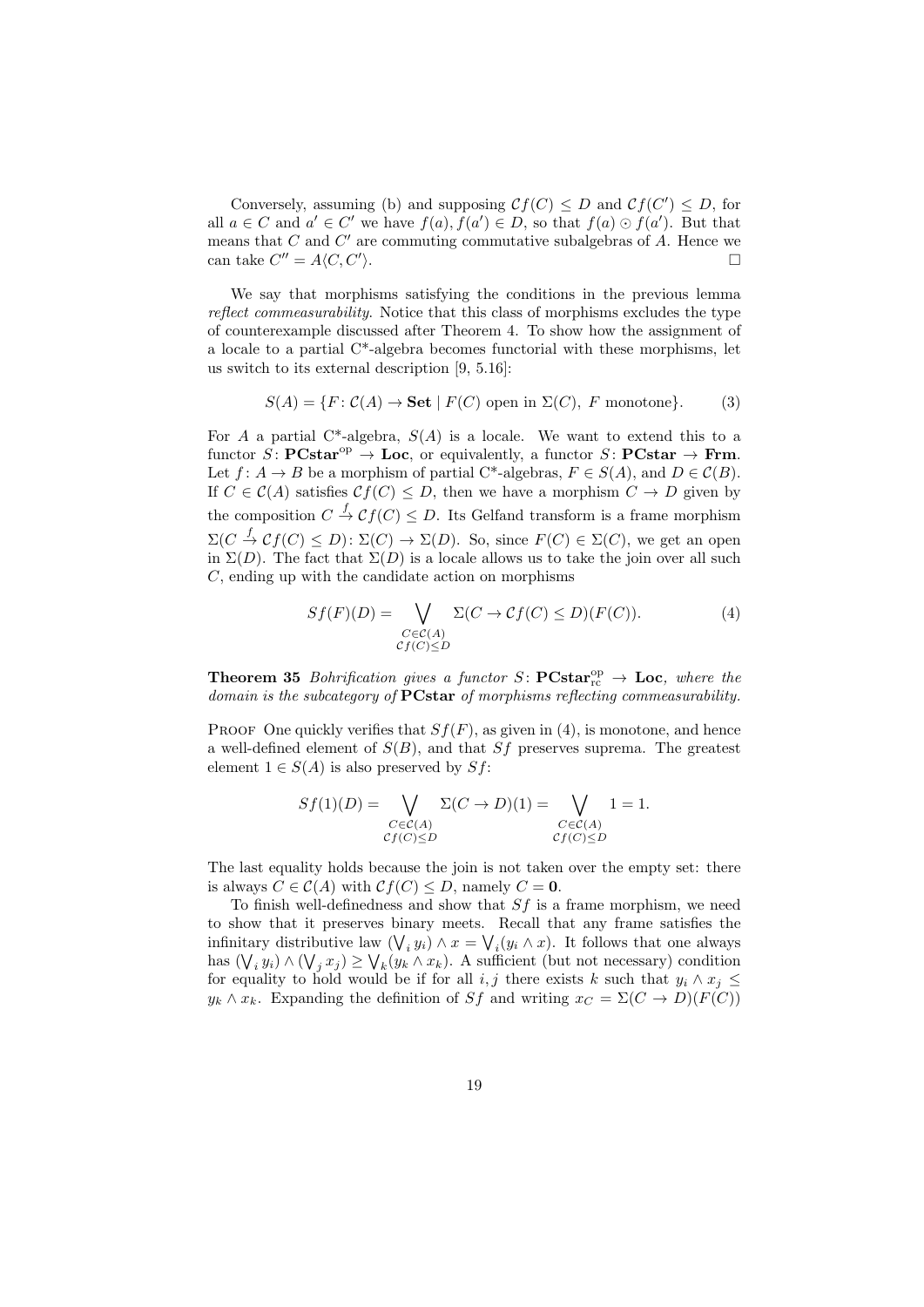and  $y_C = \Sigma(C \to D)(G(C))$  gives precisely this situation:

$$
Sf(F \wedge G)(D) = \bigvee_{Cf(C'') \le D} x_{C''} \wedge y_{C''},
$$

$$
(Sf(F) \wedge Sf(G))(D) = (\bigvee_{Cf(C) \le D} x_C) \wedge (\bigvee_{Cf(C') \le D} y_{C'}).
$$

So, by Lemma 34, Sf will preserve binary meets if f reflects commeasurability. Finally, it is easy to see that  $S(id) = id$  and  $S(q \circ f) = Sq \circ Sf$ .

We conclude with three remarks concerning the last theorem.

- Note that replacing the Gelfand spectrum by the Stone spectrum yields a similar functor  $\mathbf{PBoolean}^{\mathrm{op}}_{\mathrm{rc}} \to \mathbf{Loc}.$
- The externalization of an internal locale in a topos  $\mathrm{Sh}(L)$  consists of a locale morphism  $L' \to L$ , and not just the locale L' itself. In that spirit, the previous theorem should have taken into account the map  $S(A) \to C(A)$ as well. To consider functorial dependence on A of this map would require to change the category Loc into something more complicated, from which we refrain here.
- The category Loc is POrder-enriched, and hence a 2-category. We remark that the functor  $S$  given by (3) and (4) shows that the externalization of Bohrification is a two-dimensional colimit (in Loc) of the Gelfand spectra of commeasurable subalgebras. So, interestingly, whereas a onedimensional colimit of the spectra must be trivial because of the Kochen-Specker theorem, Bohrification exhibits that a two-dimensional colimit can be nontrivial.

### Acknowledgement

We thank Klaas Landsman for useful comments. Additionally, we owe the observation concerning [2] to Thierry Coquand, and the reference to [6] to John Harding and Mirko Navara and their forthcoming paper 'Subalgebras of orthomodular lattices'.

## References

- [1] Sterling K. Berberian. Baer rings and Baer \*-rings. Online book, 2003. Available at http://www.ma.utexas.edu/mp\_arc/c/03/03-181.pdf.
- [2] Alain Connes. A factor not anti-isomorphic to itself. Annals of Mathemat $ics, 101(3):536-554, 1975.$
- [3] Thierry Coquand and Bas Spitters. Constructive Gelfand duality for C\* algebras. Mathematical Proceedings of the Cambridge Philosophical Society, 147(2):323–337, 2009.